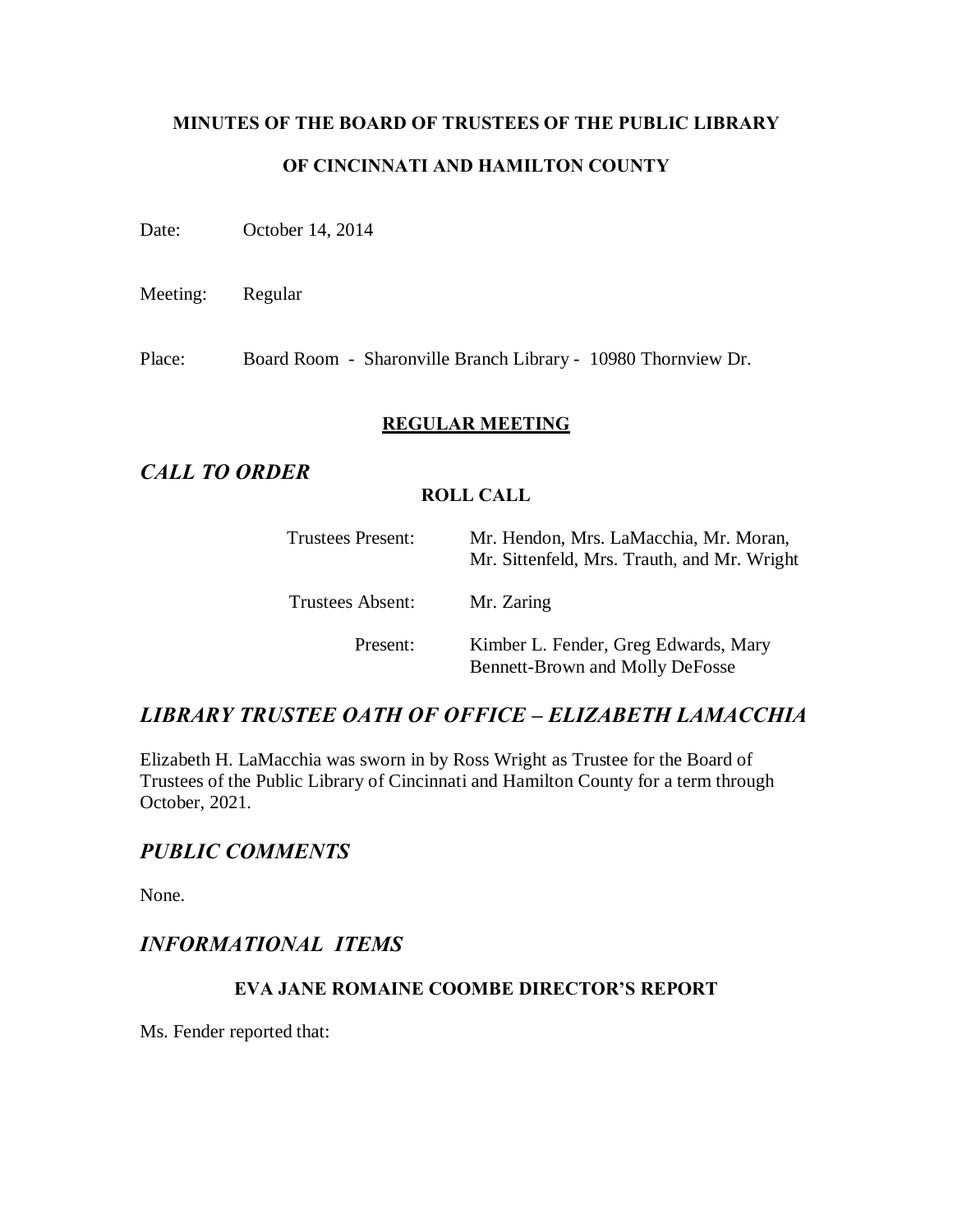## 2015 BOARD MEETING LOCATIONS

At the August Regular Meeting, the schedule of meetings for 2015 was approved; however, locations for those meetings had not yet been decided. In 2015, the Board meetings will be held as follows:

Tuesday, February 10, 2015 ó Main Library Tuesday, April 14, 2015 6 Symmes Township Tuesday, June 9, 2015 ó Groesbeck Tuesday, August 11, 2015 ó Main Library Tuesday, October 13, 2015 ó Walnut Hills Tuesday, December 8, 2015 (Annual and Regular) 6 Main Library

## ROUNDTABLE DISCUSSION OF PUBLIC LIBRARIES

On October 22 OCLC will host a roundtable discussion of public libraries with Congressman Pat Tiberi representing Ohio $\alpha$  12<sup>th</sup> Congressional District. Ms. Fender has been asked to speak at the event on two topics; eBooks and the national recognition Ohio $\alpha$  public libraries have received. OCLC is located in Dublin, OH and is in the Congressman $\infty$  District. Other speakers at the event include Pat Losinski, CEO of Columbus Metropolitan Library and Skip Prichard, President and CEO of OCLC. At that event a video promoting the availability of eBooks in public libraries will be launched and made available to every library nationally to share with their communities. The video was funded by the Ohio Public Library Information Network and created by Goldfarb Weber. The Roundtable and video are part of the Federal eBook project started nearly two years ago to urge publishers to sell or license eBooks to public libraries and is a collaboration among Ohio $\alpha$  public libraries and the Ohio Library Council.

#### ROI CALCULATOR DEVELOPED

In 2006, our Library and the 8 other libraries in Southwest Ohio jointly conducted an Economic Benefit Study to measure the direct, quantifiable benefit of a public library. The study was prepared by Levin, Driscoll and Fleeter out of Columbus. At the request of the Ohio Library Council (OLC), Howard Fleeter, one of the authors of the original study, and I have updated the costs of each service provided and developed a spreadsheet that allows each library to enter data and quickly calculate the economic benefit. The ROI Calculator was introduced to the Ohio library community at the OLC Conference on October 10. Our Library os completed spreadsheet shows that our community receives \$6.36 in value for every dollar spent on the Library bringing our total economic benefit to \$324,102,317. The Library plans to promote this number throughout the community as well as to elected officials.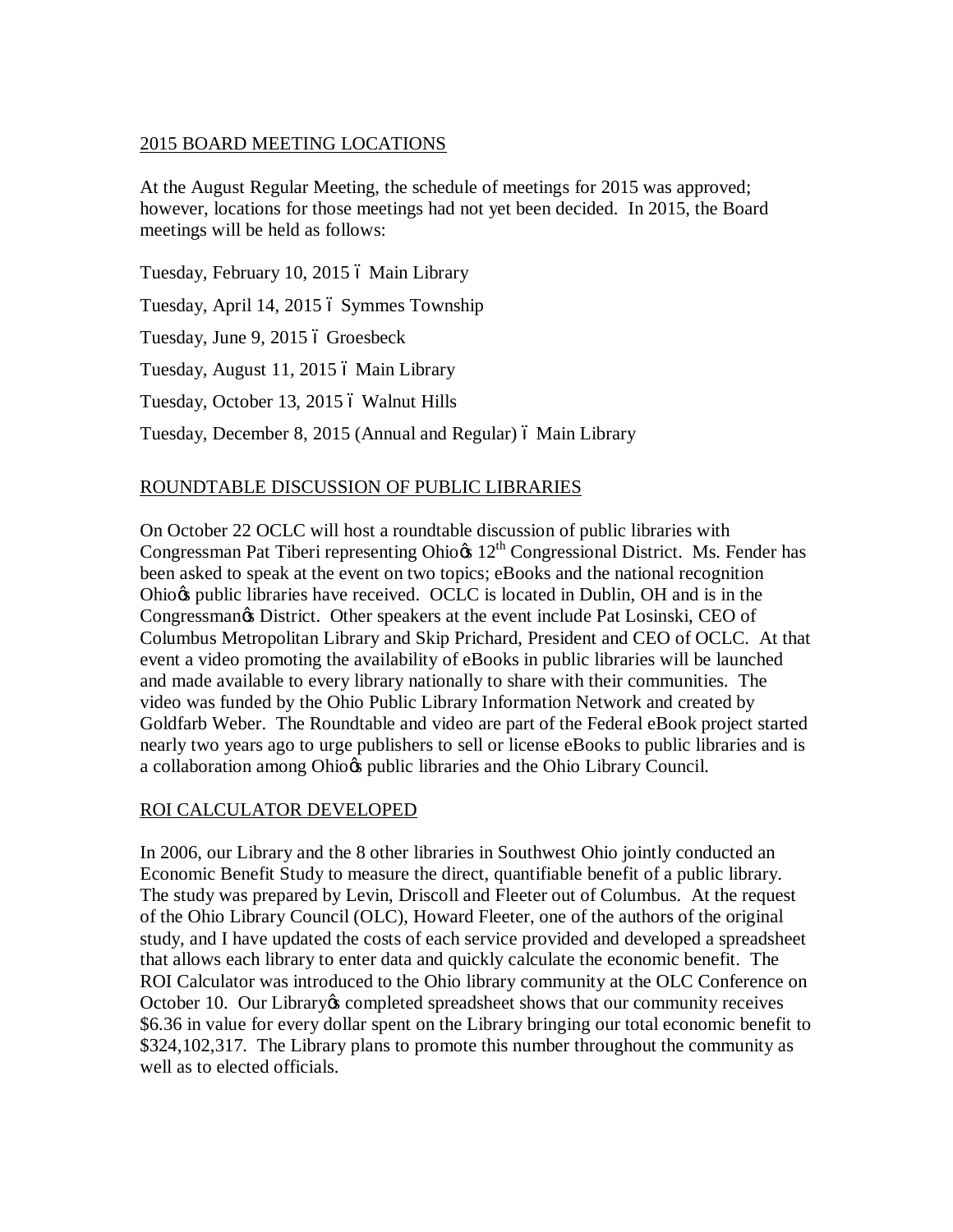### LEADERSHIP CINCINNATI

Leadership Cincinnati held the afternoon session of its Leading Regionally Day at the Main Library on October 9.

#### FRIENDS OF THE PUBLIC LIBRARY

The Friends sale at the Corryville Branch in late September grossed \$2,325 a 1% increase over the last sale held at Corryville. The next Friends sale will be held at the Sharonville Branch November 20-23. The Friends will hold its quarterly meeting of the Board on October 24.

Mr. Sittenfeld asked if there was a systemic program in place to recognize volunteers of the Friends of the Public Library. Staff replied that they hold their own recognition event.

### ANDERSON TOWNSHIP LIBRARY ASSOCIATION

The Anderson Township Library Association will hold a Holiday and Nearly New Used Book Sale at the Anderson Branch from Thursday, November 6 through Saturday, November 8.

The Anderson Township Library Association will hold its General Meeting at the Anderson Branch on November 19, 1:30 p.m.

## LIBRARY FOUNDATION

The Library Foundation $\alpha$  Donor Recognition Event on September 23 was hugely successful with approximately 75 people in attendance. At the event the Foundation recognized several individuals for their contributions to the Foundation and the Library. First, the Foundation thanked the Dehners and Jane Wall for their creation and funding of the Summer Camp Reading program. Bernice Robin, whose bequest of more than \$475,000 was received this year, was honored and former Foundation Director and Chairman and current Library Trustee Allen Zaring IV, was honored for his leadership of the Foundation. At the conclusion of the program, the Writer-in-Residence was announced by funder Naomi Tucker Gerwin. We congratulate Kathy Y. Wilson on her selection as the Library Foundation os first Writer-in-Residence and thank Albert Pyle and David Siders for taking on the difficult task of choosing one recipient from the 70 applications received. Ms. Wilsongs debut in this role took place at the Books-by-Banks Book Festival held October 11.

Mr. Sittenfeld inquired if the program is ongoing. Staff indicated that there is a current commitment for three years. Staff also stated that in addition to the Books-By-Banks Book Festival, Ms. Wilson would also make four public appearances and hold a writer  $\alpha$ workshop.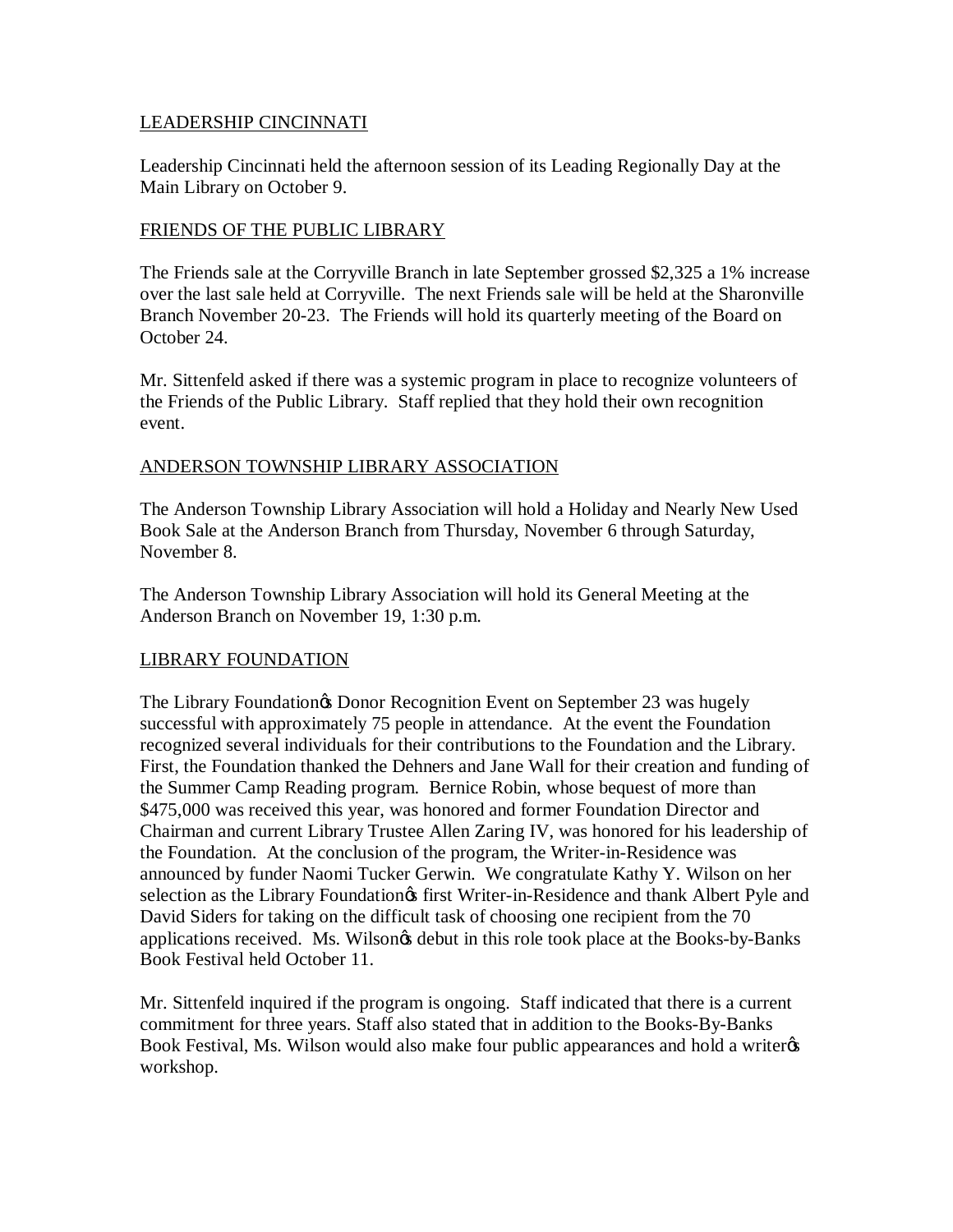The Foundation is annual fund solicitation to the public is expected to begin mid-October, earlier than in 2013. The staff component began on September 18.

The Foundation will hold its next quarterly meeting on October 29.

## LIBRARY RECEIVES GENEROUS GIFTS

The Library received two very generous gifts in September. A gift of \$10,000 from the LaMacchia Family Foundation was received and has been added to the funds needed to purchase equipment for the Main Library Maker Space. Ford Motor Company contributed \$5,000 for the Sharonville Branch Library. Please join us in thanking both donors for their generosity and support.

## LSTA GRANT APPLICATION SUBMITTED

At the August Regular Meeting the Board approved submitting an LSTA grant application for a Literacy project grant, with a local cost not to exceed \$8,000. Federal funds will be used to purchase 462 literacy kits (154 each of 3 levels) containing books, educational toys and literacy activities. The goal of the project is to provide an intervention for developmentally at risk children resulting in improved developmental function, specifically in literacy. A secondary goal is to introduce parents of at risk children to the Library and initiate or increase their use of the Library is services to sustain the improvement. Project partner, Cincinnati Children $\alpha$  Hospital Medical Center & Reach Out and Read program, will prescribe families a library visit when children are being screened at one of four clinics in Avondale, Downtown, Northside and Price Hill. If funded, the local match will be \$7,970.

#### INNOVATIVE INTERFACES DIRECTORSøSYMPOSIUM

Innovative Interfaces, Inc., the company that provides our circulation and catalog systems, holds a symposium for library directors. The next event is March 2-4, 2015 in New Orleans. Given the important role these systems play in our Library I am planning to attend this event at an estimated cost of \$1,200.

## 2014 GIRL SCOUT CONVENTION

Ms. Fender is serving as a delegate for the Girl Scouts of the USA National Convention held October 16-19 in Salt Lake City and will be out of the office beginning October 16 and returning October 20. She plans to visit the Salt Lake City Library while there and will have access to email and calls while gone.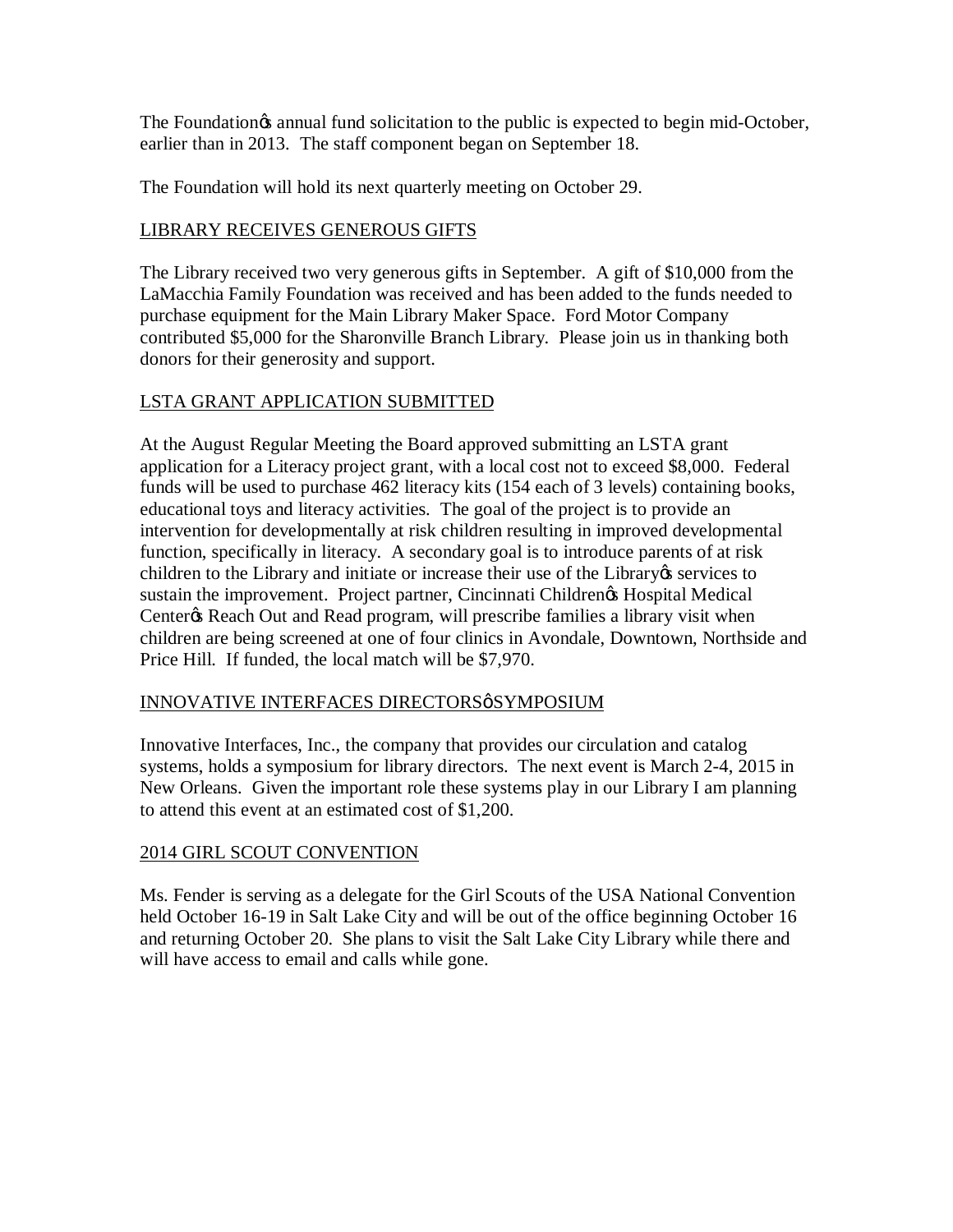## **FISCAL OFFICER'S REPORT**

Ms. DeFosse reported that:

## AUDITOR OF STATE AWARD WITH DISTINCTION

The Library has received the *Auditor of State Award with Distinction* again for the year ended December 31, 2013. The award is given to entities that file an annual Comprehensive Annual Financial Report (CAFR) and timely financial reports in accordance with GAAP, as well as receive a  $\tilde{\alpha}$  cleano audit report.

#### BOLD TRAINING

The Fiscal Officer is participating in the current session of United Way of Greater Cincinnation BOLD (Board Orientation and Leadership Development) training. The program is Cincinnation most comprehensive board training program which is designed to help individuals develop their skills to become effective board members to help nonprofits meet the diverse range of community needs.

## **HUMAN RESOURCES COMMITTEE REPORT**

Mrs. Trauth reported:

#### UNITED IN SHARING CAMPAIGN

The Library & 2014 United in Sharing Campaign began on September 18 with a Kick-Off at the All Manager & Meeting. This combined campaign solicits staff for contributions to three organizations simultaneously: The Library Foundation & Annual Fund, United Way and Community Shares. This year t goal is 100% participation from staff in making a contribution of any size. As of October 1, the campaign had raised a total of \$35,048.00. The campaign will end on October 16.

## STAFF & RETIREE RECOGNITION PROGRAM

On Sunday, November 16, the Library will host the second annual staff and retiree recognition program. We will recognize staff members who have achieved a milestone for years of service and retirees who have dedicated their time and energy in making our library successful. The recipient of the Impact Award and Bunny Dehner Prize and the Rookie of the Year award will also be announced. The event will be held in the Atrium from  $5:30$  p.m. 6  $7:00$  p.m. The Board, staff, retirees, family and friends are invited to this event.

#### INFORMATION EXPERTS CERTIFICATION PROGRAM

In our Strategic Plan, one of our objectives is to be the first choice of information. The Information Experts Certification Program was designed to recognize our knowledgeable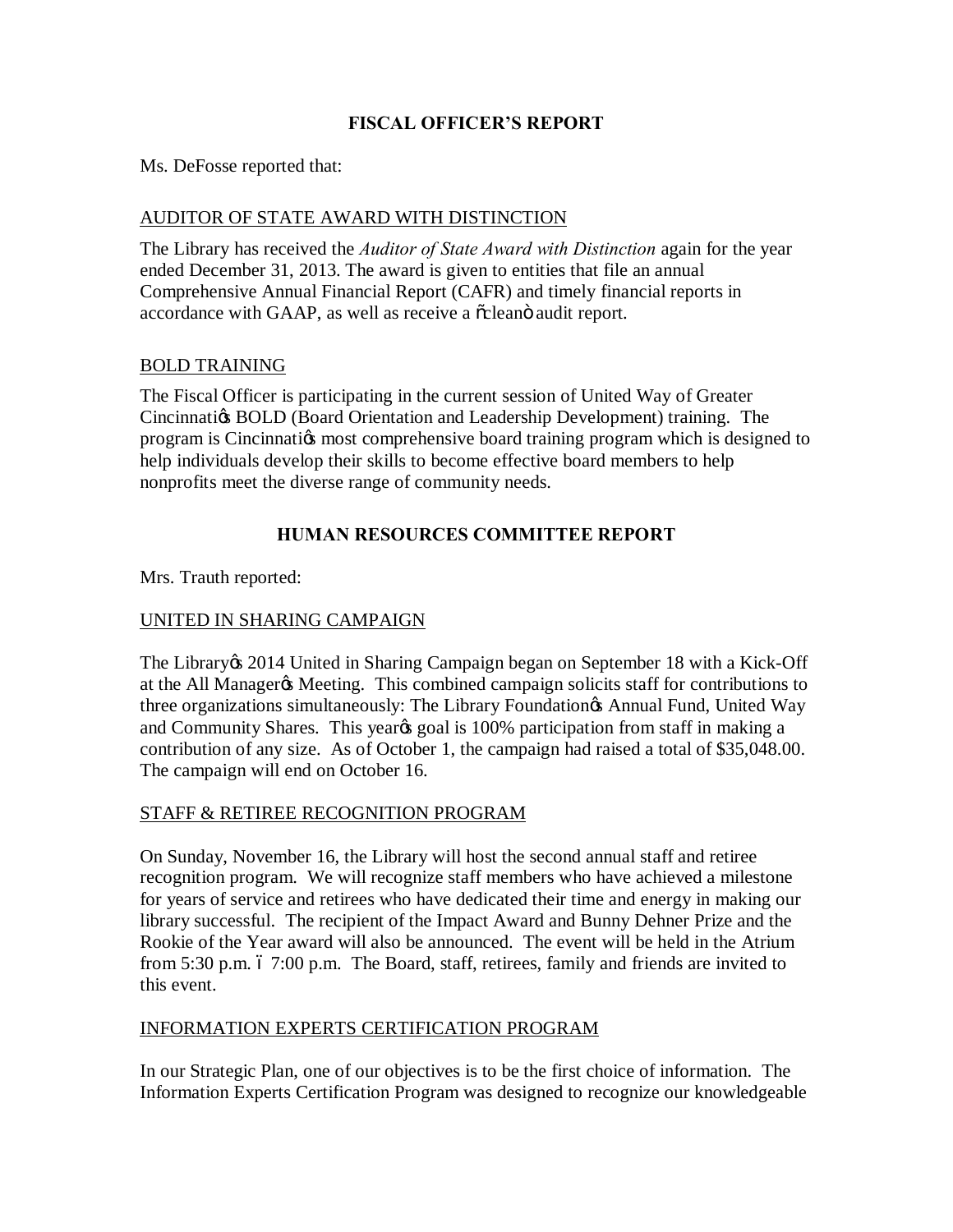staff as they provide excellent information service to the public. This curriculum driven program requires completion of an  $\tilde{o}$ Introduction to Information Literacy $\tilde{o}$ , six self-paced modules designed by the Ohio Library Council that cover the reference process, and four electives. To date, 55 staff members have completed the requirements and will be recognized on Sunday, November 16, during the Staff & Retiree Recognition Program as Information Experts.

## DEPAUL CRISTO REY HIGH SCHOOL WORK STUDY PROGRAM

The Library will partner with DePaul Cristo Rey High School who will provide two students to work at our library. DePaul has secured a donation of \$15,000 which will pay part of the studentsøeducation costs while allowing the students to gain valuable work experience. The students will be working in the Children $\alpha$  Learning Center during the 8 month period. The Human Resources Department is working with DePauløs representative to implement this program in October.

## **LIBRARY OPERATIONS – SERVICES COMMITTEE REPORT**

Mr. Moran introduced Tina Riehle, Sharonville Branch Manager.

## SHARONVILLE BRANCH A LONG-STANDING CENTER OF THE COMMUNITY

Ms. Riehle reported that Library service in Sharonville began with a Bookmobile in the 1930s. In 1966, a permanent location was established in a storeroom on Reading Road, and the branch moved to a larger location at the corner of Reading and Creek in 1980. The land for this building was donated by the city of Sharonville and the branch opened in 1993 and continues to be an important part of the Sharonville community. A very busy branch, Sharonville circulated 384,327 items, had 747 programs with 12,683 in attendance, had 45,745 computer sessions and welcomed 166,522 visitors in 2013. Sunday hours were implemented at the branch a little over a year ago and staff members regularly receive positive feedback from customers about these additional hours, a sentiment that is supported by the high visitor counts for Sundays which average between 200-250 customers each week. In December, 2013, the Sharonville Branch received a generous \$10,000 donation from regular customers Mr. and Mrs. Marten, which allowed for the installation of new AV screens and updated technology in the meeting room. Sharonville offers a wide variety of programs for all ages including innovative technology classes, and large family programs. The Sharonville Branch is an integral part of the community, participating in major community-wide events, such as SharonFest and the fall craft fair and attending monthly city council meetings.

Mr. Moran reported:

## 60TH ANNUAL VETERANS DAY COMMEMORATION

The 60<sup>th</sup> Annual Veterans Day Commemoration will take place on Tuesday, November 11 at 10:45 a.m. at the Main Library. Army Lieutenant Colonel, physician and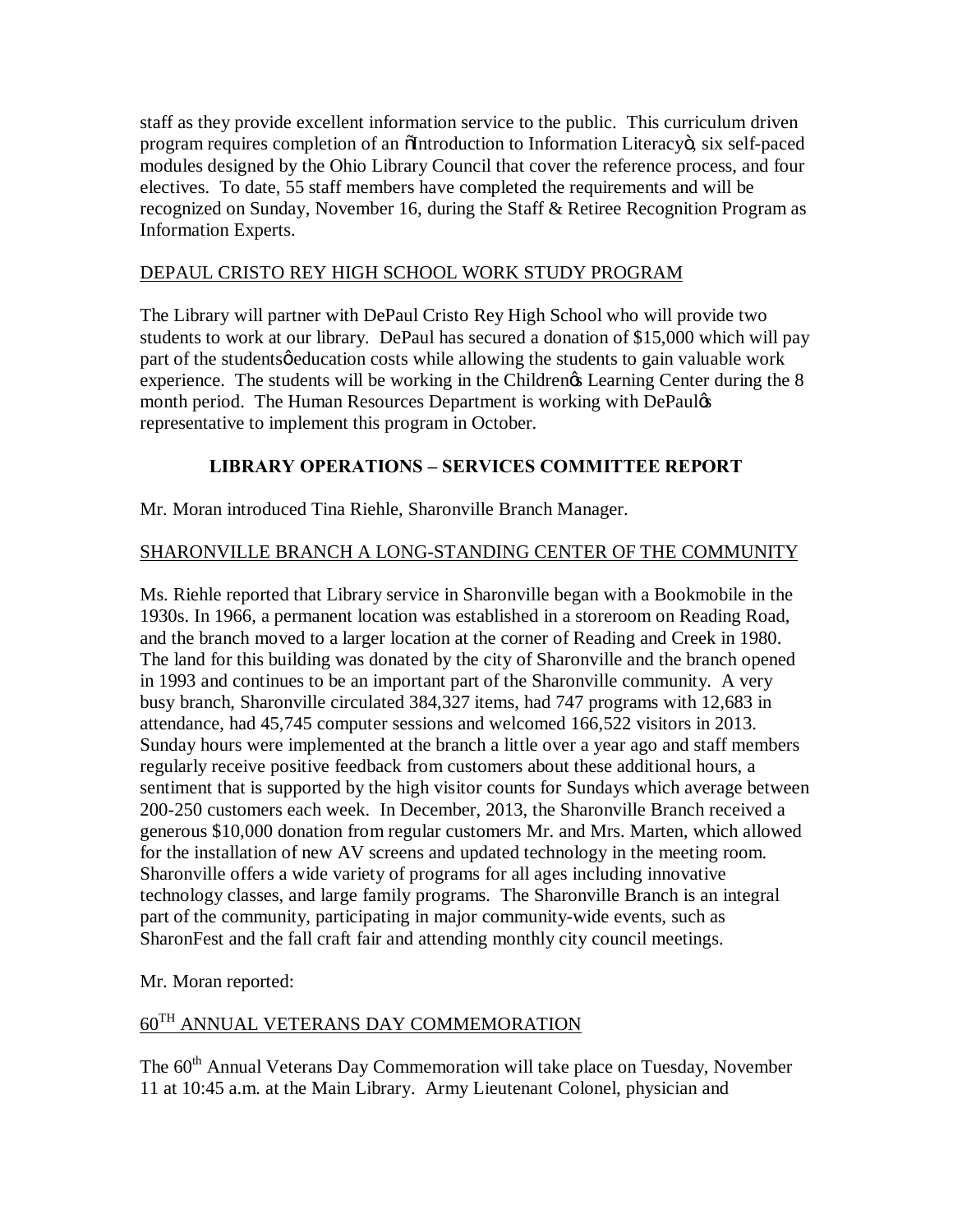Congressman, Brad R. Wenstrup will deliver the keynote remarks. In 1998, seeing our nation attacked time and again, Wenstrup joined the Army Reserve at the age of 39, receiving a direct commission as a Captain in the U.S. Army Reserve Medical Service Corps. In 2004, upon completion of the Officers Advanced Course, he was promoted to the rank of Major.

Called to active duty in the spring of 2005, Wenstrup deployed with the US Army% 344<sup>th</sup> Combat Support Hospital, Task Force 344, to Abu Ghraib, Iraq, where he served as the Podiatrist, the Chief of Surgery, and the Director of the Wound Care Clinic. Wenstrup also served as the assistant to the Deputy Commander, Clinical Services (DCCS), equivalent to Chief of Staff, and served as the acting DCCS for three months during his twelve month tour. In May 2006, at the end of his yearlong combat tour in Iraq, he was awarded the Bronze Star, the Combat Action Badge, and numerous campaign medals.

In the 113th Congress, Wenstrup serves on two committees central to military life: the House Armed Services Committee and the House Veteransø Affairs Committee. In 2010, Wenstrup was promoted to Lieutenant Colonel and is currently assigned to the AMEDD Professional Management Command (APMC) with attachment to the  $4220<sup>th</sup>$  in New York. During his time in Congress, Wenstrup fulfills his Reserve duties by serving at Walter Reed National Military Medical Center in Bethesda.

In addition to the keynote remarks, other highlights of this year<sub>g</sub> event include ceremonial opening music by Sheriff Neil $\alpha$  Bagpipe and Drum Corps, presentation of colors by the Diamond Oaks JROTC Color Guard, patriotic music, performed by the Cincinnati Symphony Orchestra $\alpha$  Brass Trio, memorial wreath presentations by local veterans, lighting of the Flame of Remembrance and *Taps*.

#### 2015 OHIO LIBRARY COUNCIL CONVENTION AND EXPO

The 2015 OLC Convention and Expo will be held in Cincinnati on October 7 69. The host city has a number of responsibilities in making the conference run smoothly and in seizing the opportunity to showcase Cincinnati. Paula Brehm-Heeger has been appointed as the Local Arrangements Committee Chair and will work closely with staff at our Library and OLC staff to plan for this important event next year.

#### NEW FEATURE ADDED TO EDUCATOR CARDS

Educators now have the ability to request classroom sets of ebooks for student use with the new downloadable feature developed for customers with educator cards types. This new feature allows educators to request a series of card numbers associated with their educator card that can then be distributed to a classroom of students, allowing each student to download a copy of a title to his or her device.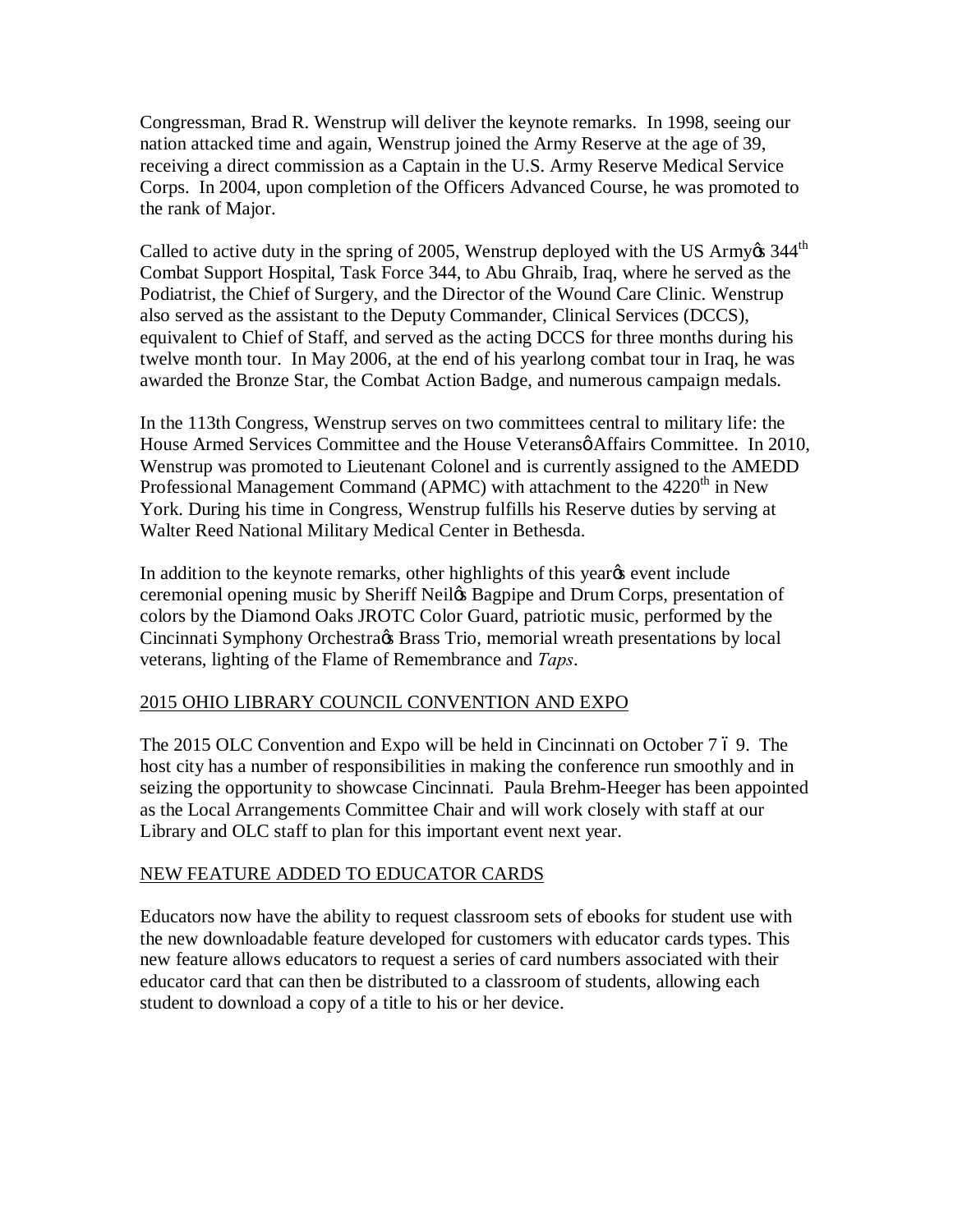## PAULA BREHM-HEEGER TO ATTEND HARVARD KENNEDY SCHOOL PROGRAM

Paula Brehm-Heeger has been accepted into the Emerging Leaders week-long program at the Harvard Kennedy School of Executive Education. Utilizing funds from the Joey Rodger Leadership Award, announced at the August Regular Meeting, Paula will attend this program designed to bring together executives and administrators from around the world and expand the capacity of the next generation of public service leaders.

## **TEDX**

Cincinnati is hosting a "Vibrant Curiosity" TEDxCincinnati event on Oct. 16 at Memorial Hall. This event will showcase and celebrate the makers and the doers of our community and will feature an  $\tilde{o}$ Innovation Alley $\ddot{o}$  which offers a chance to interact with novel ideas driving change. Mr. Edwards reported that the Library has been awarded a spot on Innovation Alley to display equipment and information related to the upcoming Makerspaces at the Main Library and the new St. Bernard and Reading Branches.

Mr. Edwards reported:

## *Programs and Exhibits of Note*

## CINCINNATI FINANCIAL PLANNING DAY

The Library is once again partnering with the City of Cincinnati and the Financial Planning Association to present Cincinnati Financial Planning Day. Customers will have the opportunity to attend workshops about Social Security, retirement planning, personal budgeting, debt management and meet one-on-one with a highly qualified Certified Financial Planner volunteer. The program will take place on October 25 from 10:00 a.m. to 2:30 p.m. at the Main Library.

## CINCYINK PROJECT

The Library will be partnering with ArtWorks in October and November on CincyInk, a citywide program inviting citizens to  $\ddot{\text{o}}$  ink their love for Cincinnati on a postcard. The words on the postcards will inspire a crowd-sourced love poem to the city that will be shared in print, online, on walls and on skin. Postcards will be available beginning the week of October 27 at the following locations: Main Library, Avondale, Bond Hill, Cheviot, Clifton, Hyde Park, Price Hill and West End.

## INTERNATIONAL GAME DAY

On Saturday, November 15, the Library will celebrate International Games Day. All 41 locations will host activities for the entire family, including video games, board games, card games, trivia, puzzles and more.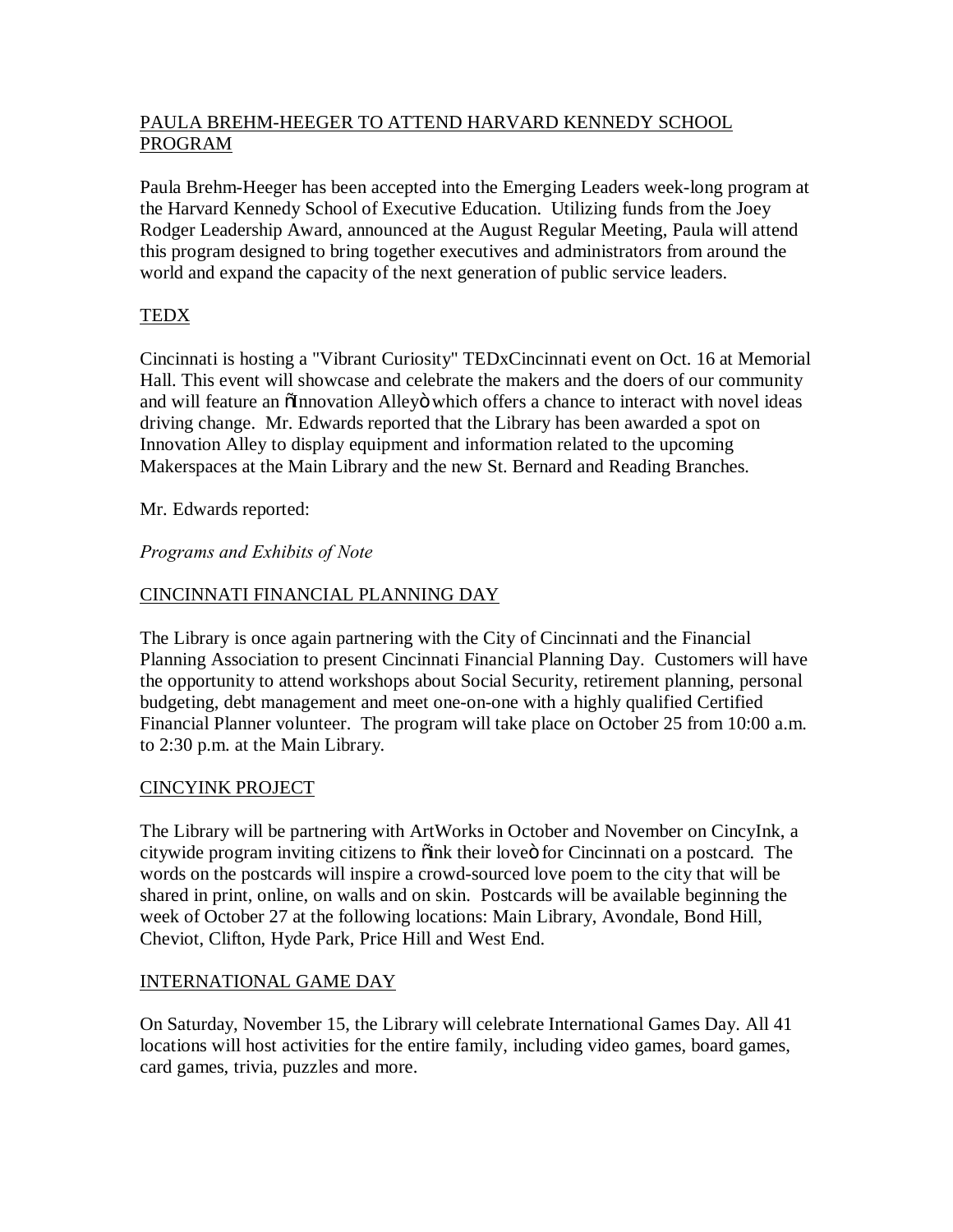#### TEEN READ WEEK

Teen Read Week is October 12-18, and this yeargs theme is  $\delta$ Turn Dreams into Reality  $\omega$ Your Libraryö. This is a prime opportunity to spotlight all the great resources and activities the Library provides to inspire teens to succeed.

### MAIL CALL EXHIBIT

*Mail Call*, the fascinating story of military mail and communication from the American Revolution to current wars in Iraq and Afghanistan will be on display in the Main Library Atrium November 8, 20146January 18, 2015. *Mail Call* is a traveling version of the National Postal Museumøs permanent exhibition of the same name, organized and circulated by the Smithsonian Institution Traveling Exhibition Service.

## *ACTION ITEMS*

Ms. Fender reported that the Board of Directors of the Ohio Library Council (OLC) has passed a resolution urging members of Ohio $\alpha$  General Assembly to restore the percent of the General Revenue Fund dedicated to the Public Library Fund (PLF), currently at 1.66%, to 2.22%. OLC is requesting that Library Boards across the State pass similar resolutions in anticipation of the FY 2017 budget which will be passed next spring.

It is requested that the Board adopt the following resolution which will be forwarded to the Hamilton County members of the General Assembly.

#### **RESOLUTION URGING RESTORATION OF THE PUBLIC LIBRARY FUND**

To urge the Governor and members of the Ohio General Assembly to restore the Public Library Fund (PLF) to 2.22% of the total General Revenue Fund (GRF).

- WHEREAS, Ohio $\alpha$  public libraries play an essential role in the community, improve the quality of life, and give everyone a chance to succeed; and
- WHEREAS, Public libraries in Ohio are open to all citizens more than 2.1 million hours a year; and
- WHEREAS, 1.8 million children and 7.1 million adults are card holders at public libraries in Ohio; and
- WHEREAS, Annual visits to Ohio $\alpha$  public libraries recently reached more than 85 million; and
- WHEREAS, State funding for public libraries ensures all Ohioans have access to any library in the state regardless of where they live; and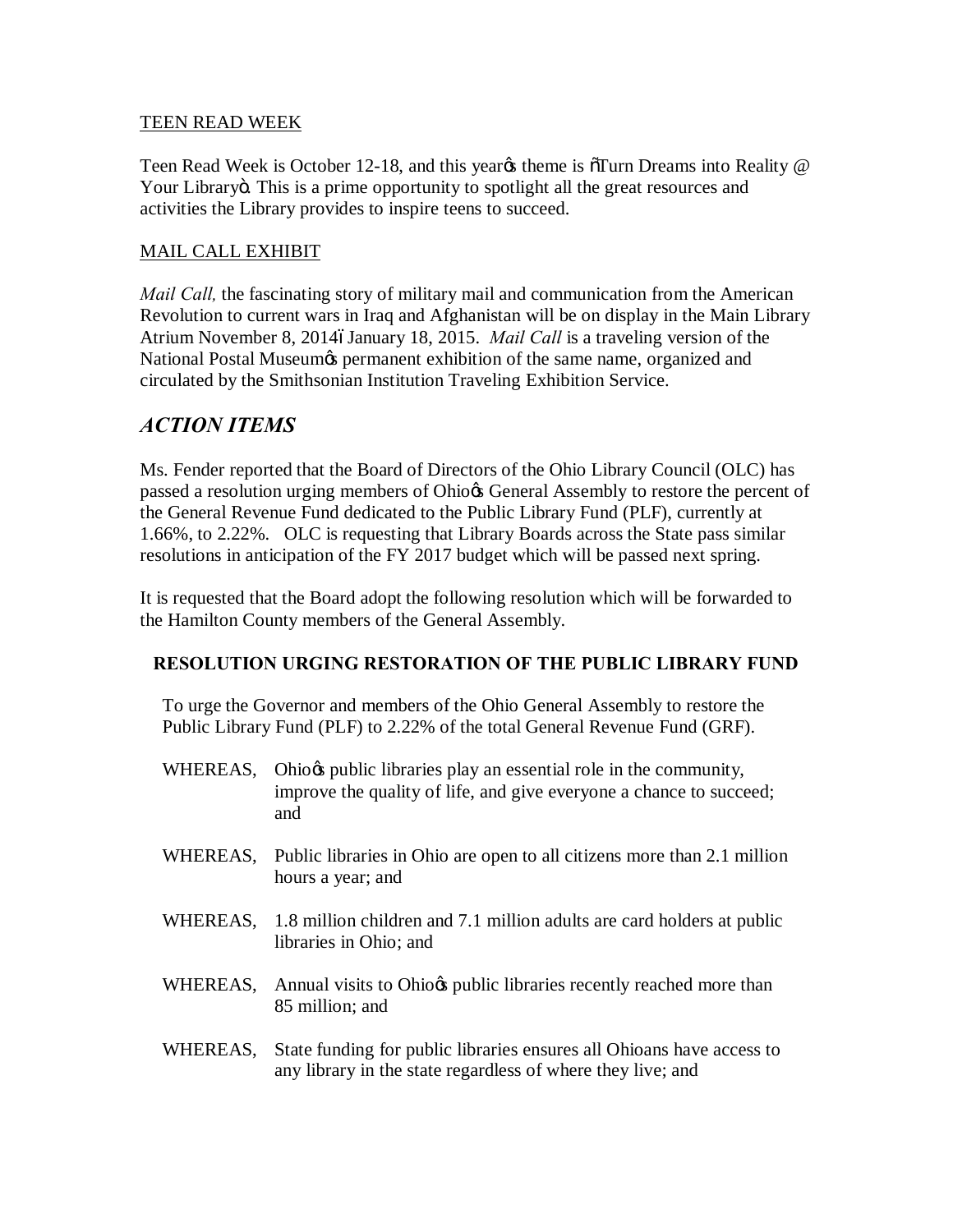- WHEREAS, Public libraries provide public access to the Internet, computers, and the latest technology; and
- WHEREAS, Public libraries help Ohioans find jobs, offer literacy and homework help centers, and provide life-long learning opportunities and programming for all ages; and
- WHEREAS, State funding for public libraries has been cut by more than \$105 million since 2008 resulting in a 24% loss in funding; and
- WHEREAS, Public libraries currently receive the same level of state funding they received in 1996; therefore be it
- RESOLVED, That we, the members of the Public Library of Cincinnati and Hamilton County Library Board of Trustees, respectfully request that the Governor and members of the Ohio General Assembly restore the Public Library Fund (PLF) to 2.22% of the total General Revenue Fund (GRF).

Mr. Sittenfeld moved that the Board approve the resolution. Mrs. LaMacchia seconded.

Voting for the motion: Mr. Moran, Mrs. Trauth, Mr. Sittenfeld, Mrs. LaMacchia, Mr. Hendon, and Mr. Wrighti 6 ayes. The motion carried. **(19-2014)**.

## **FINANCE & AUDIT COMMITTEE REPORT**

Mrs. LaMacchia reported:

#### REVISION OF THE 2014 ANNUAL APPROPRIATIONS

Confirmation is requested to revise *appropriations* as follows:

*Gift Fund*

| Supplies - decrease by                          | (60,000.00) |
|-------------------------------------------------|-------------|
| Library Materials and Information - increase by | 60,000,00   |
| <i>Appropriations net change</i>                |             |

This change is necessary to account for the High School Online scholarships that were partially funded by the Foundation that were not included in the original budget. In order to take advantage of a grant offering 25 additional scholarships at no cost the Library had to commit to 50 scholarships by September 30.

Authorization is requested to revise *appropriations* as follows: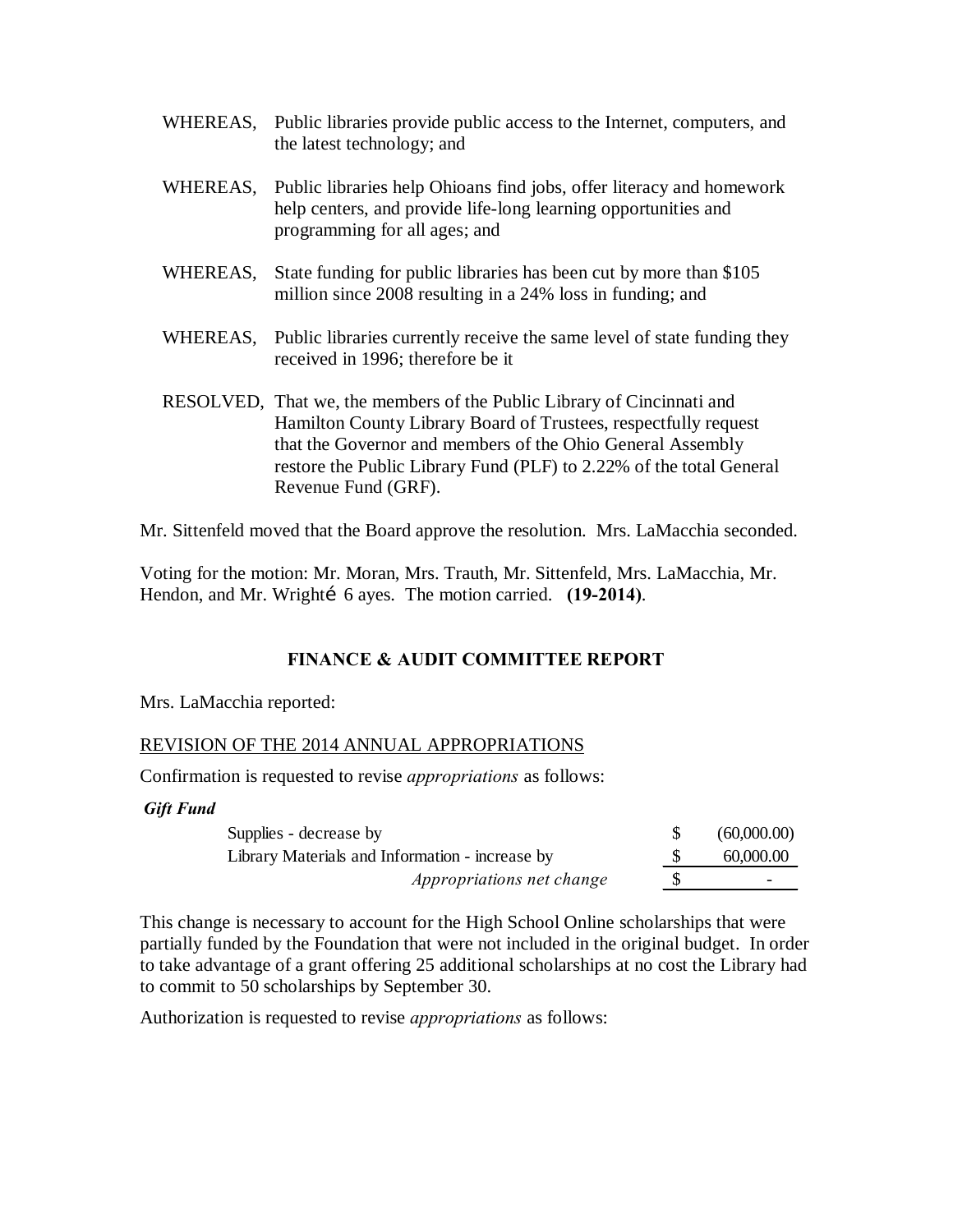#### *Gift Fund Revenues*

| Grants - increase by                          | \$           | 2,000.00   |
|-----------------------------------------------|--------------|------------|
| Contributions, Gifts, Donations - increase by | S            | 32,000.00  |
| Estimated resources net change                | $\mathbb{S}$ | 34,000.00  |
| <i>Expenses</i>                               |              |            |
| Supplies - increase by                        |              | 62,000.00  |
| <i>Appropriations net change</i>              |              | 62,000.00  |
| <b>Incidental Expenses Fund</b>               |              |            |
| Other Employee Benefits - increase by         | \$           | 1,000.00   |
| Supplies - decrease by                        | \$           | (1,000.00) |
| Net change                                    |              |            |

The revisions are to account for serving as the fiscal agent for a small event sponsored by the State Library Board, to account for the donation by the Foundation to fund 10 of the 50 Online High School scholarships, to account for various gifts in excess of \$5000 received during the year, to provide for supply expenses expected through the end of the year and to account for the Dehner prize for the employee recognition Impact Award announced in November.

#### RESOLUTION ACCEPTING TAX LEVY AMOUNT AND RATE

Hamilton County Auditor Dusty Rhodes has forwarded to all County Fiscal Officers the following resolution for acceptance of 2015 tax levy rates and amounts. The resolution is to be approved by each board and returned to the Auditor before October 20.

## **Resolution Accepting the Amounts and Rates as Determined by the Budget Commission & Authorizing the Necessary Tax Levies and Certifying Them to the County Auditor**

Board of Trustees Rev. Code, Secs. 5705.34

**WHERE AS**, This Board of Trustees of the Public Library of Cincinnati and Hamilton County in accordance with the provisions of law has previously adopted a Tax Budget for the next succeeding fiscal year commencing January  $1<sup>st</sup>$ , 2015; and

**WHERE AS**, The Budget Commission of Hamilton County, Ohio, has certified its action thereon to this Board together with an estimate by the County Auditor of the rate of each tax necessary to be levied by this Board and what part thereof is without, and what part within the ten mill limitation; therefore be it

**RESOLVED**, By the Board of Trustees of the Public Library of Cincinnati and Hamilton County, Hamilton County, Ohio, that the amounts and rates, as determined by the Budget Commission in its certification, be and the same are hereby accepted; and be it further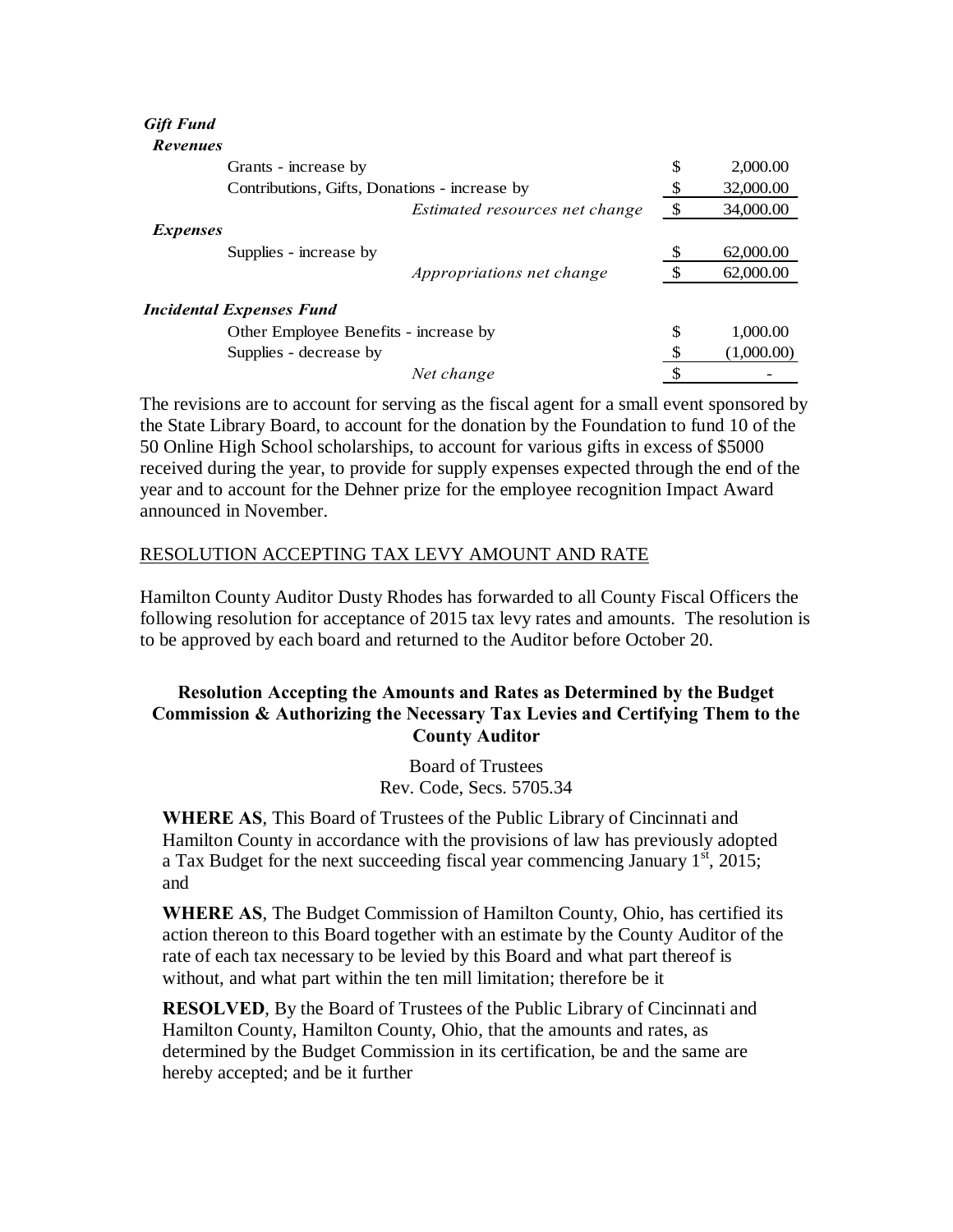**RESOLVED**, That there be and is hereby levied on the tax duplicate of said Joint District the rate of each tax necessary to be levied within and without the ten mill limitation as follows:

|                                    |                                                     | SUMMARY OF THE AMOUNTS REQUIRED FROM GENERAL PROPERTY TAX APPROVED BY THE BUDGET COMMISSION |                                      | AND COUNTY AUDITOR'S ESTIMATED TAX RATES                    |               |                                                           |                                                        |
|------------------------------------|-----------------------------------------------------|---------------------------------------------------------------------------------------------|--------------------------------------|-------------------------------------------------------------|---------------|-----------------------------------------------------------|--------------------------------------------------------|
|                                    | Amount Approved<br>by Budget Com-<br>mission Inside | Amount to be<br>Derived from<br>Levies Outside                                              | Tangible P.P.<br>& P.U.P.P.<br>State | Gross<br>Levy                                               |               | County Auditor's Estimate of the<br>Tax Rate to be Levied |                                                        |
|                                    | 10M Limitation                                      | 10M Limitation                                                                              | Reimbursements                       | Proceeds                                                    | Outside       | Inside                                                    | <b>TOTAL</b>                                           |
|                                    |                                                     |                                                                                             |                                      | 17,635,000                                                  | 1.00          | 0.00                                                      |                                                        |
| <b>GENERAL FUND</b><br><b>BOND</b> |                                                     | 17,635,000<br>0<br>0<br>0                                                                   | 0<br>0                               | 0                                                           | 0.00          | 0.00                                                      |                                                        |
| X8                                 |                                                     | 0<br>0                                                                                      | 0                                    | 0                                                           | 0.00          | 0.00                                                      |                                                        |
| X7                                 |                                                     | 0<br>0                                                                                      | 0                                    | 0                                                           | 0.00          | 0.00                                                      |                                                        |
| X6                                 |                                                     | 0<br>0                                                                                      | 0                                    | 0                                                           | 0.00          | 0.00                                                      |                                                        |
| X5                                 |                                                     | 0<br>0                                                                                      | 0                                    | 0                                                           | 0.00          | 0.00                                                      |                                                        |
| X4                                 |                                                     | 0<br>0<br>0                                                                                 | 0<br>0                               | 0<br>0                                                      | 0.00<br>0.00  | 0.00<br>0.00                                              |                                                        |
| X3<br>X <sub>2</sub>               |                                                     | 0<br>0<br>0                                                                                 | 0                                    | 0                                                           | 0.00          | 0.00                                                      |                                                        |
| X1                                 |                                                     | 0<br>0                                                                                      | 0                                    | 0                                                           | 0.00          | 0.00                                                      |                                                        |
| <b>NEW</b>                         |                                                     | 0<br>0                                                                                      | 0                                    | 0                                                           | 0.00          | 0.00                                                      |                                                        |
| <b>TOTAL</b>                       |                                                     | $\mathbf{o}$<br>17,635,000                                                                  | 이                                    | 17,635,000                                                  | 1.00          | 0.00                                                      |                                                        |
|                                    |                                                     |                                                                                             |                                      | <b>SCHEDULE B</b>                                           |               |                                                           |                                                        |
|                                    |                                                     |                                                                                             |                                      | LEVIES OUTSIDE 10 MILL LIMITATION, EXCLUSIVE OF DEBT LEVIES |               |                                                           |                                                        |
| <b>CURRENT EXPENSE LEVIES</b>      |                                                     |                                                                                             | PERIOD OF TIME                       |                                                             | Mills<br>1.00 |                                                           | Fiscal Year<br>17,635,000                              |
| Authorized on:                     | November 5, 2013                                    | 10 Years                                                                                    | 0                                    |                                                             | 0.00          |                                                           | $\Omega$                                               |
|                                    |                                                     |                                                                                             | $\mathbf 0$                          |                                                             | 0.00          |                                                           | o                                                      |
|                                    |                                                     |                                                                                             | 0                                    |                                                             | 0.00          |                                                           | 0                                                      |
|                                    |                                                     |                                                                                             | 0                                    |                                                             | 0.00          |                                                           | o                                                      |
|                                    |                                                     |                                                                                             | 0<br>0                               |                                                             | 0.00<br>0.00  |                                                           | n                                                      |
|                                    |                                                     |                                                                                             | 0                                    |                                                             | 0.00          |                                                           |                                                        |
|                                    |                                                     |                                                                                             | 0                                    |                                                             | 0.00          |                                                           | 0                                                      |
|                                    | TOTAL                                               |                                                                                             |                                      |                                                             | 1.00          |                                                           | 17,635,000                                             |
| Authorized on:                     |                                                     |                                                                                             | $\overline{\mathfrak{o}}$            |                                                             | 0.00          |                                                           | $\mathbf{0}$                                           |
|                                    |                                                     |                                                                                             | 0                                    |                                                             | 0.00          |                                                           | 0<br>0                                                 |
|                                    |                                                     |                                                                                             | $\pmb{0}$<br>0                       |                                                             | 0.00<br>0.00  |                                                           |                                                        |
|                                    |                                                     |                                                                                             | o                                    |                                                             | 0.00          |                                                           |                                                        |
|                                    |                                                     |                                                                                             | 0                                    |                                                             | 0.00          |                                                           |                                                        |
|                                    |                                                     |                                                                                             | 0                                    |                                                             | 0.00          |                                                           | 0                                                      |
|                                    |                                                     |                                                                                             | 0<br>$\mathbf 0$                     |                                                             | 0.00<br>0.00  |                                                           | 0<br>$\mathbf 0$                                       |
|                                    | Proposed<br><b>TOTAL</b>                            |                                                                                             |                                      |                                                             | 0.00          |                                                           | $\overline{\mathbf{0}}$                                |
|                                    |                                                     |                                                                                             |                                      |                                                             | 0.00          |                                                           | $\mathbf 0$                                            |
| Authorized on:                     |                                                     |                                                                                             | 0<br>$\pmb{\mathsf{o}}$              |                                                             | 0.00          |                                                           | $\bf{0}$                                               |
|                                    |                                                     |                                                                                             | 0                                    |                                                             | 0.00          |                                                           | $\mathbf{0}$                                           |
|                                    |                                                     |                                                                                             | 0                                    |                                                             | 0.00          |                                                           | 이                                                      |
|                                    |                                                     |                                                                                             | 0                                    |                                                             | 0.00          |                                                           | 0 <br>$\mathbf{0}$                                     |
|                                    |                                                     |                                                                                             | 0                                    |                                                             | 0.00<br>0.00  |                                                           | $\mathbf{0}$                                           |
|                                    |                                                     |                                                                                             | 0<br>0                               |                                                             | 0.00          |                                                           | $\overline{0}$                                         |
|                                    | Election Date                                       |                                                                                             | 0                                    |                                                             | 0.00          |                                                           | $\mathbf{0}$                                           |
|                                    | TOTAL                                               |                                                                                             |                                      |                                                             | 0.00          |                                                           | $\overline{\mathbf{0}}$                                |
| Authorized on:                     |                                                     |                                                                                             | $\overline{\mathfrak{o}}$            |                                                             | 0.00          |                                                           | o                                                      |
|                                    |                                                     |                                                                                             | 0                                    |                                                             | 0.00          |                                                           | $\mathbf{0}$                                           |
|                                    |                                                     |                                                                                             | 0                                    |                                                             | 0.00          |                                                           | o                                                      |
|                                    |                                                     |                                                                                             | 0                                    |                                                             | 0.00          |                                                           | $\circ$<br> 0                                          |
|                                    |                                                     |                                                                                             | 0<br>0                               |                                                             | 0.00<br>0.00  |                                                           | $\circ$                                                |
|                                    |                                                     |                                                                                             | o                                    |                                                             | 0.00          |                                                           | $\mathbf{0}$                                           |
|                                    |                                                     |                                                                                             | $\pmb{0}$                            |                                                             | 0.00          |                                                           | 0<br>$\pmb{\mathsf{o}}$                                |
|                                    | Enter Date of Election                              |                                                                                             | 0                                    |                                                             | 0.00          |                                                           |                                                        |
|                                    | <b>TOTAL</b>                                        |                                                                                             |                                      |                                                             | 0.00          |                                                           | 0                                                      |
|                                    |                                                     |                                                                                             | 0                                    |                                                             | 0.00          |                                                           | 이                                                      |
|                                    |                                                     |                                                                                             |                                      |                                                             | 0.00          |                                                           | $\mathbf{0}$                                           |
|                                    |                                                     |                                                                                             | $\pmb{0}$                            |                                                             |               |                                                           | 0                                                      |
|                                    |                                                     |                                                                                             | 0                                    |                                                             | 0.00          |                                                           |                                                        |
| Authorized on:                     |                                                     |                                                                                             | 0                                    |                                                             | 0.00          |                                                           |                                                        |
|                                    |                                                     |                                                                                             | 0                                    |                                                             | 0.00          |                                                           |                                                        |
|                                    |                                                     |                                                                                             | 0                                    |                                                             | 0.00          |                                                           |                                                        |
|                                    |                                                     |                                                                                             | 0<br>0                               |                                                             | 0.00<br>0.00  |                                                           |                                                        |
|                                    | Enter Date of Election                              |                                                                                             | 0                                    |                                                             | 0.00<br>0.00  |                                                           | 0 <br>$\mathbf{0}$<br> 0 <br> 0 <br>$\circ$<br>$\circ$ |

and be it further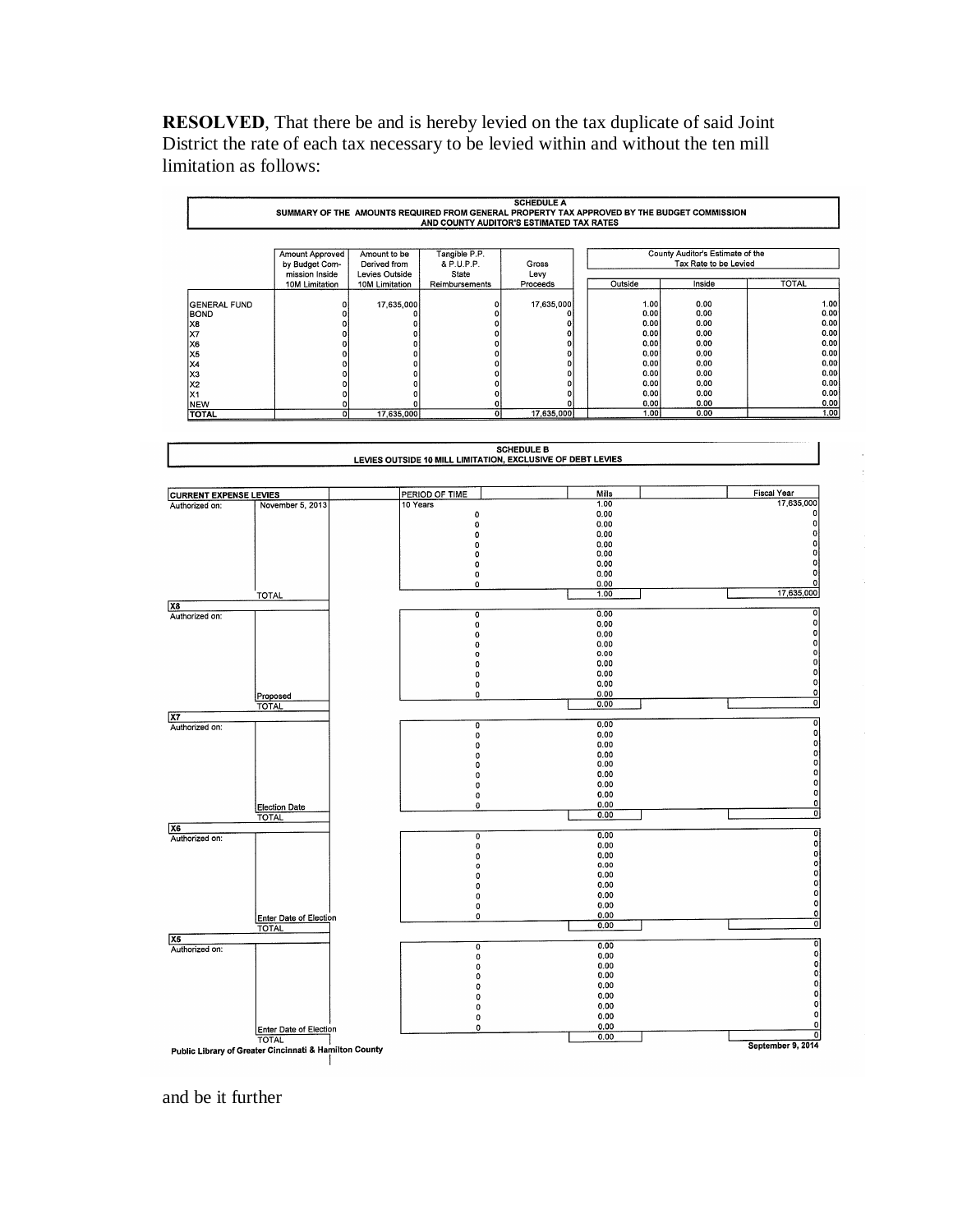**RESOLVED**, That the Clerk of this Board be, and is hereby directed to certify a copy of the Resolution to the County Auditor of Hamilton County.

Mrs. LaMacchia moved that the Board approve the report as filed. Mr. Sittenfeld seconded.

Voting for the motion: Mr. Moran, Mrs. Trauth, Mr. Sittenfeld, Mrs. LaMacchia, Mr. Hendon, and Mr. Wrighti 6 ayes. The motion carried. **(20-2014)**.

## **LIBRARY OPERATIONS – FACILITIES COMMITTEE REPORT**

Mr. Hendon reported that:

## REQUEST TO WAIVE PUBLIC BIDDING FOR COLLEGE HILL BRANCH REPAIR

On September 18 a vehicle crashed into the College Hill Branch. While there were no staff or customers injured, the impact caused numerous cracks along the inner and outer walls of the building. Following the Building Inspector inspection, which determined the building could remain open, the Library brought in THP Limited, Inc. Their immediate recommendations included shoring up the wall, placing supports along a steel beam that runs perpendicular to the damaged wall, and building a temporary wall around the area. This work was completed by Library staff.

THP submitted a full report to the Library outlining the damage and estimating the cost of repair (including their fees), at \$45,000. We have authorized THP to move forward providing drawings and specifications for construction.

The wall and building are stable, but there is immediacy to undertaking the repair work, since there are multiple cracks in the wall and a portion of the childrengs area is unusable. While the estimate for the work is below the \$50,000 threshold required for formal bidding, we are requesting that the Board waive public bidding in case the actual bids come in over that threshold amount. This will ensure the repairs are completed in a timely a fashion.

Several members inquired if the damage was covered by insurance. Staff indicated that the individual responsible for the accident had \$25,000 property coverage. Staff is currently working with the insurance company to file the claim. Once all costs above this coverage have been identified, the Board can determine if it will pursue additional legal action.

## PROJECT UPDATES

## *Clifton*

The plumbing rough work is complete and inspected. The HVAC and electrical rough installation is continuing. The addition  $\alpha$  exterior walls are 90% complete, and the front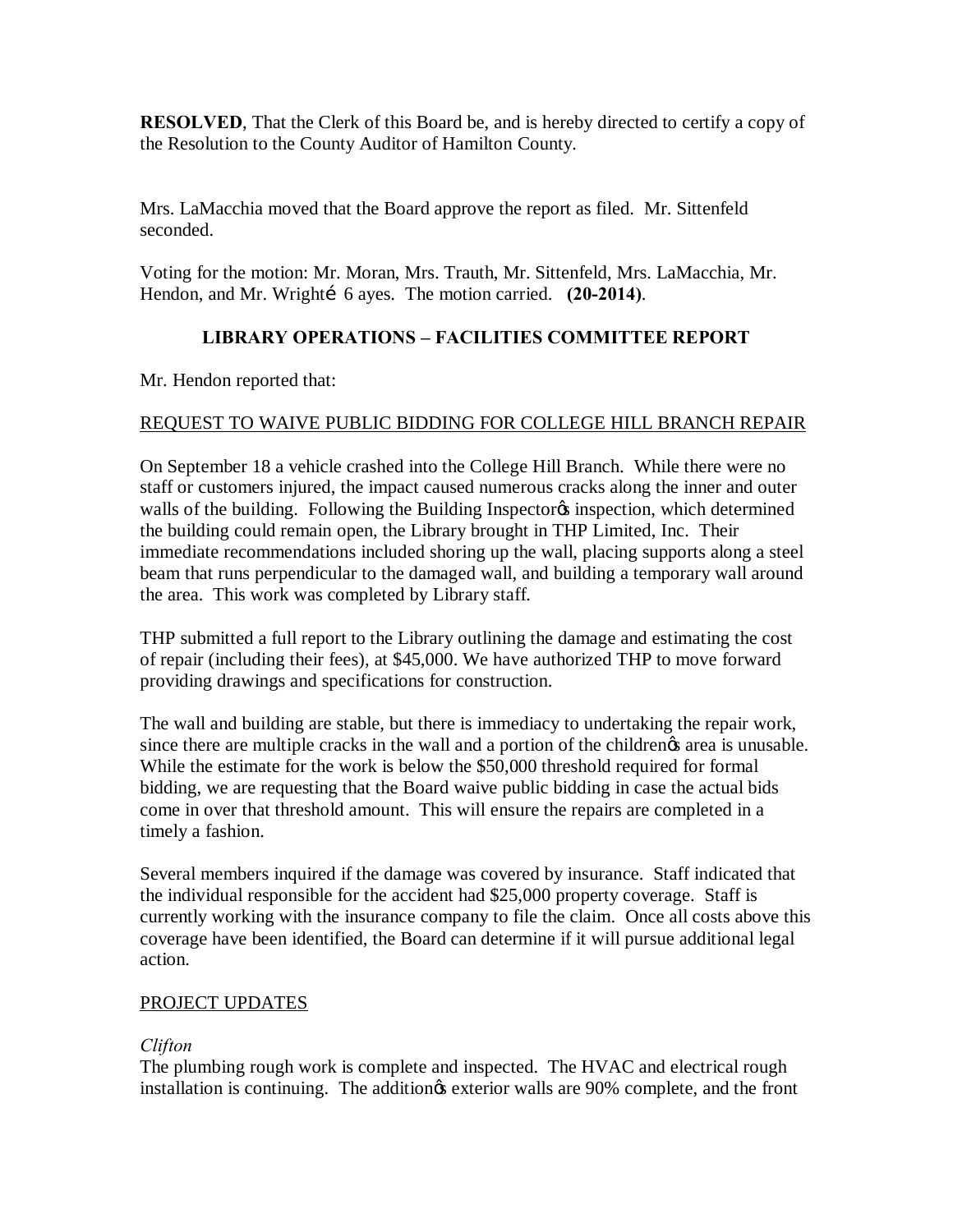porch concrete slab has been poured. The conversion of the porte-cochere to a reading room has begun.

The following change orders have been approved and are submitted for confirmation:

## **Graybach**

Change Order No. 6 in the amount of a credit of  $(\text{\$1,021.75})$  to install a 1 $\ddot{o}$  conduit to the sign location for future data, add a steel beam over the emergency exit in the basement, replace the kitchen subfloor, credit for the steel replacement of the front porch and a credit to install one manhole vs two per the drawings.

Change Order No. 7 in the amount of \$4,789.75 to add a lintel and outlet for the overnight lockers, add a lintel in the attic due to a load bearing brick wall for duct work to pass through, increase the building water line from 4 $\ddot{o}$  to 6 $\ddot{o}$  (per Cincinnati Water Works).

### *St. Bernard and Reading*

At Reading, the slab was poured several weeks ago and the steel structure is in place. The roof deck has been installed, and the exterior framing is currently under way.

At St. Bernard, the slab has been poured and the steel is being erected.

The following change orders have been approved and are submitted for confirmation:

#### Graybach

Change Order No. 1 in the amount of \$3,481.0 to delete Reading transformer pad, revise hardware package at both locations, add wall blocking at both locations.

Change Order No. 2 in the amount of \$14,260.78 to remove unforeseen concrete slabs and foundations at Reading.

Change Order No. 3 in the amount of \$20,271.44 to remove unforeseen concrete slabs and foundations at Reading.

Change Order No. 4 in the amount of \$14,845.94 to remove additional concrete piers at Reading.

Change Order No. 5 in the amount of \$2,595.84 to add gravel backfill as a result of the removal of the concrete piers at Reading.

Change Order No. 6 in the amount of \$2,344.92 for changes in the foundation wall at St. Bernard where the civil engineer used incorrect elevations on the original drawings, and additional hauling of spoils at Reading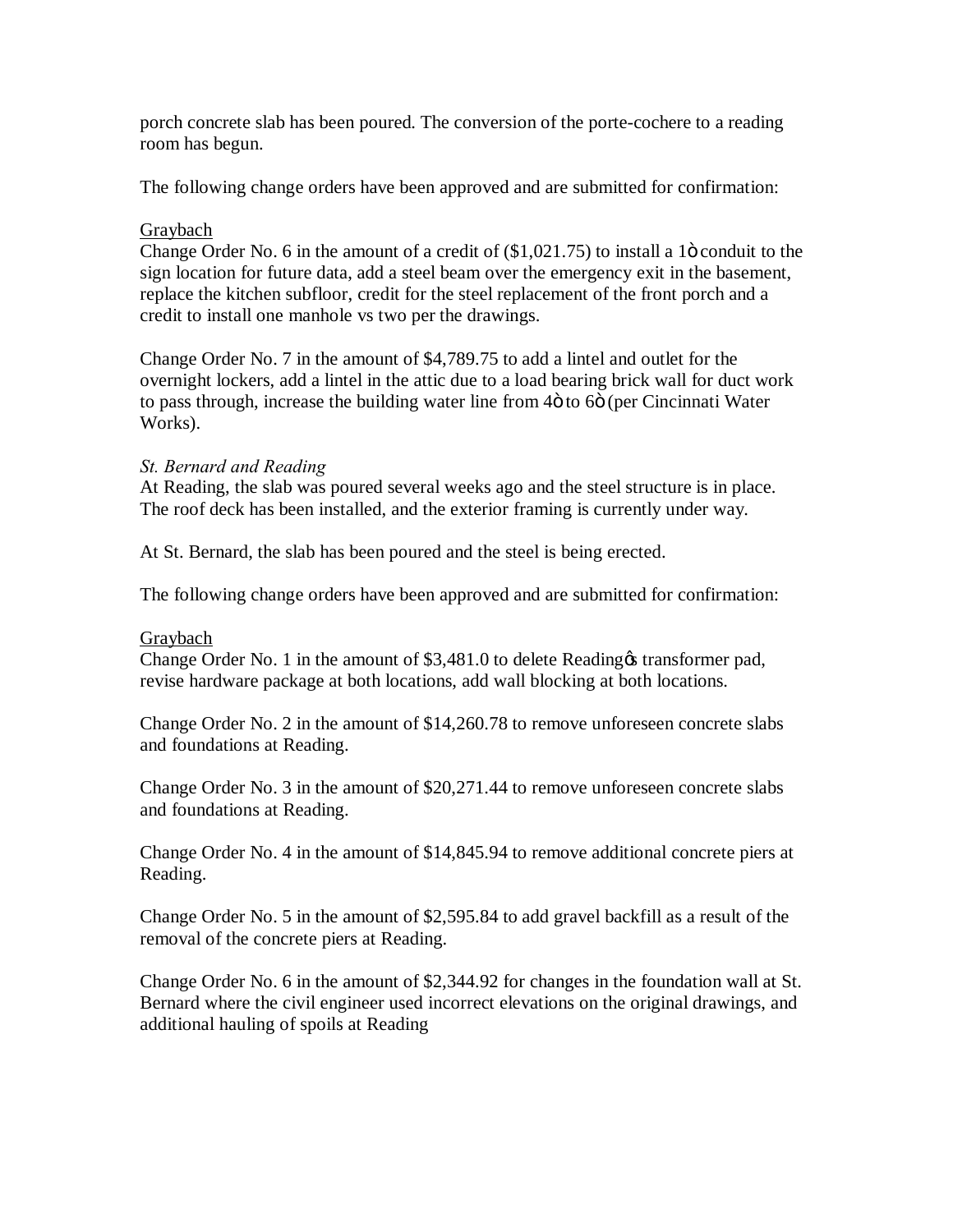#### Avenue Fabricating

Change Order No. 1 in the amount of a credit of (6,526.58) to revise structural detailing connections to shop fabricated versus field fabricated for both locations.

#### Valley Interior Systems

Change Order No. 1 in the amount of a credit of (\$9,385.00) to remove requirement of exterior barrier inspection at both locations.

#### Queen City Mechanical

Change Order No. 1 in the amount of \$1,399.84 to core three holes in the existing foundation wall to allow the water line, sanitary line and the storm line to pass through into the new building pad at St. Bernard.

Change Order No. 2 in the amount of \$1,152.55 to revise the main water line as it enters the building at St. Bernard.

#### R.C. Hemm Glass Shops, Inc.

Change Order No. 1 in the amount of a credit of (\$4,250.00) to change paint from three part custom finish to a two part standard finish.

#### Weisbrod Masonry, Inc.

Change Order No. 1 in the amount of a credit of (\$11,770.00) for value engineering changes.

#### Delta Electrical Contractors, Ltd.

Change Order No. 1 in the amount of \$11,161.00 for changes to the primary and secondary services at both sites.

#### *Bore fields*

The bore fields are complete with the exception of flushing the systems once connections to the buildings are ready to be made.

#### Geothermal Services

Change Order No. 1 in the amount of \$816.18 to drill an additional well at Reading.

Change Order No. 2 in the amount of \$2,294.00 to bore under Girl Scout Lane versus saw cut the pavement and replace at St. Bernard.

#### *Avondale*

The punch list is still being addressed. In September, K4 hired Patriot Engineering and Environmental, Inc., to verify the building department to special inspection requirements were met. In that investigation it was discovered that an insufficient amount of masonry wall ties were used on the exterior masonry façade. A letter was sent to Triton Services, Inc. per their AIA contract informing them that they have 10 days to begin corrective work.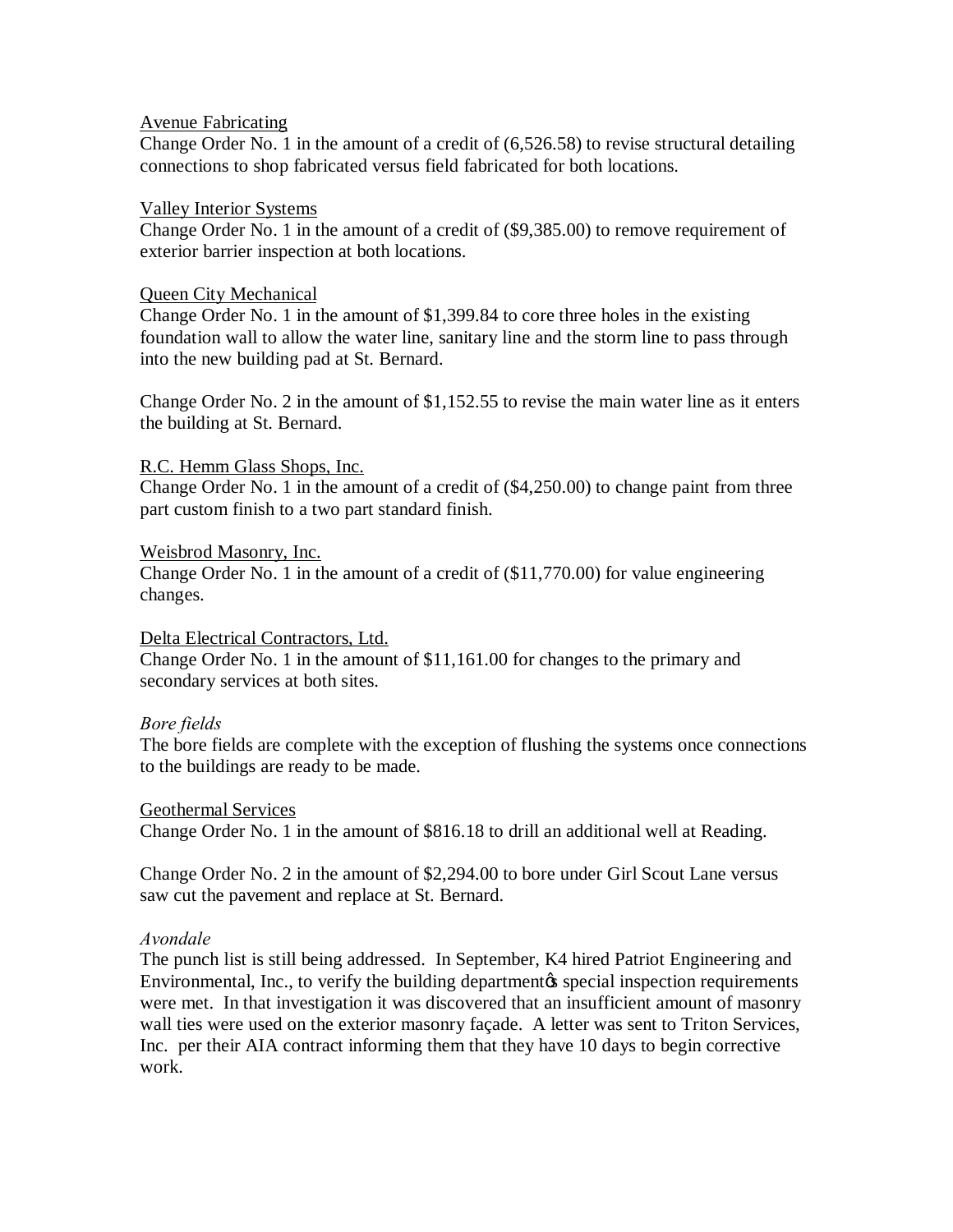On Tuesday, September 30, the Library received a  $\tilde{\text{o}}$ Claim on Bondö letter from ThyssenKrupp Elevator Americas, a subcontractor to Triton Services, Inc., regarding non-payment of an invoice. We have forwarded the letter to our legal counsel for advice.

The following change orders have been approved and are submitted for confirmation:

#### Triton Services, Inc.

Change Order No. 106 in the amount of \$5,595.00 to enclose the drain in the elevator room per the elevator inspector and add the roof top protective railing.

Change Order No. 107 in the amount of \$1,012.00 to extend the framing to allow the Rookwood tile to be installed at the front entry.

The Board indicated that it is taking an inordinate amount of time to complete this project. The Staff indicated there is still a punch list of items to complete. There was a brief discussion as to the reasons for the delay in Triton completing the items. Staff indicated that most recently the President of the company was the individual doing the punch list.

#### *Main Library Re-Roofing*

The re-roofing of the Main Library is approximately 94% complete with only some metal coping left to be installed.

The following change orders have been approved and are submitted for confirmation:

#### Wm. Kramer & Sons

Change Order No.1 in the amount of \$1,350.00 to fully enclose the two parapet walls on the south side of the skylight and add slope for drainage

Change Order No. 2 in the amount of a credit of (\$20,595.00) to rework the terraces, adding drains, revising bridge flashing, deleting the light weight replacement concrete, demolition of the built up roof, and deleting the drain extensions and adding scoping of ten drains.

Change Order No. 3 in the amount of \$848.76 to cut down two metal doors to allow the roof to be built up properly at the threshold.

Mr. Hendon moved that the Board approve the report as filed. Mrs. LaMacchia seconded.

Voting for the motion: Mr. Moran, Mrs. Trauth, Mr. Sittenfeld, Mrs. LaMacchia, Mr. Hendon, and Mr. Wrighti 6 ayes. The motion carried. **(21-2014)**.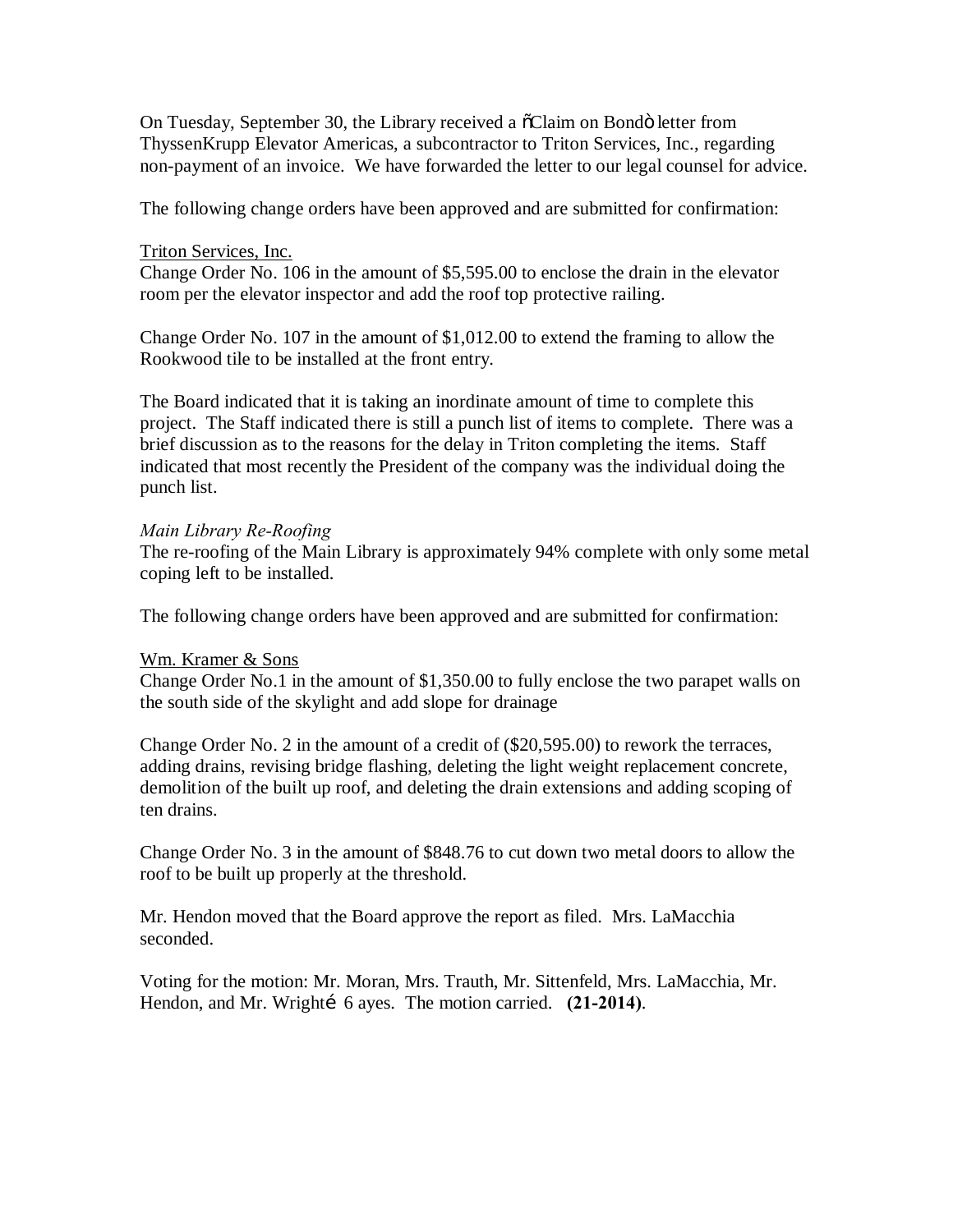### **RESOLUTION IN RECOGNITION OF MARY BENNETT-BROWN**

Mr. Wright reminded the Board that Human Resource Director Mary Bennett-Brown was retiring on November 30, 2014. In recognition of her efforts at the Library, he presented the following resolution:

- Whereas, Mary Bennett-Brown (Mary) began her career at the Public Library of Cincinnati and Hamilton County in 2001, as the Human Resources Director, a position she held for 13 years, and
- Whereas, In this position, Mary has been responsible for all aspects of the Library  $\alpha$ human resources including employee relations and benefits for the 800 staff members of the Library, and
- Whereas, With Mary os extensive Human Resources knowledge the Library has successfully attracted and retained skilled, high-quality staff members contributing to the Library os national recognition, heavy usage and strong community support, and
- Whereas, Mary is strong negotiation skills have kept staff costs within budget while her interest in staff development resulted in all staff having opportunities for growth benefiting the Library, our staff and the community, and
- Whereas, Mary has taken a leadership role within the Ohio Library Council sharing her best practices with the public library community statewide,
- NOW THEREFORE, BE IT RESOLVED in recognition of her more than 13 years of devoted service and outstanding work, the Members of the Board of Trustees thank Mary Bennett-Brown for her valued contribution to the Library.

BE IT FURTHER RESOLVED that a copy of this Resolution be spread upon the Minutes of the Board of Trustees of the Public Library of Cincinnati and Hamilton County.

Mrs. LaMacchia moved that the Board approve the resolution as filed. Mr. Hendon seconded.

Voting for the motion: Mr. Moran, Mrs. Trauth, Mr. Sittenfeld, Mrs. LaMacchia, Mr. Hendon, and Mr. Wrightí 6 ayes. The motion carried. **(22-2014)**.

## *CONSENT AGENDA ITEMS*

Mr. Wright presented the following items for approval:

• Minutes of the Regular Meeting held August 12, 2014.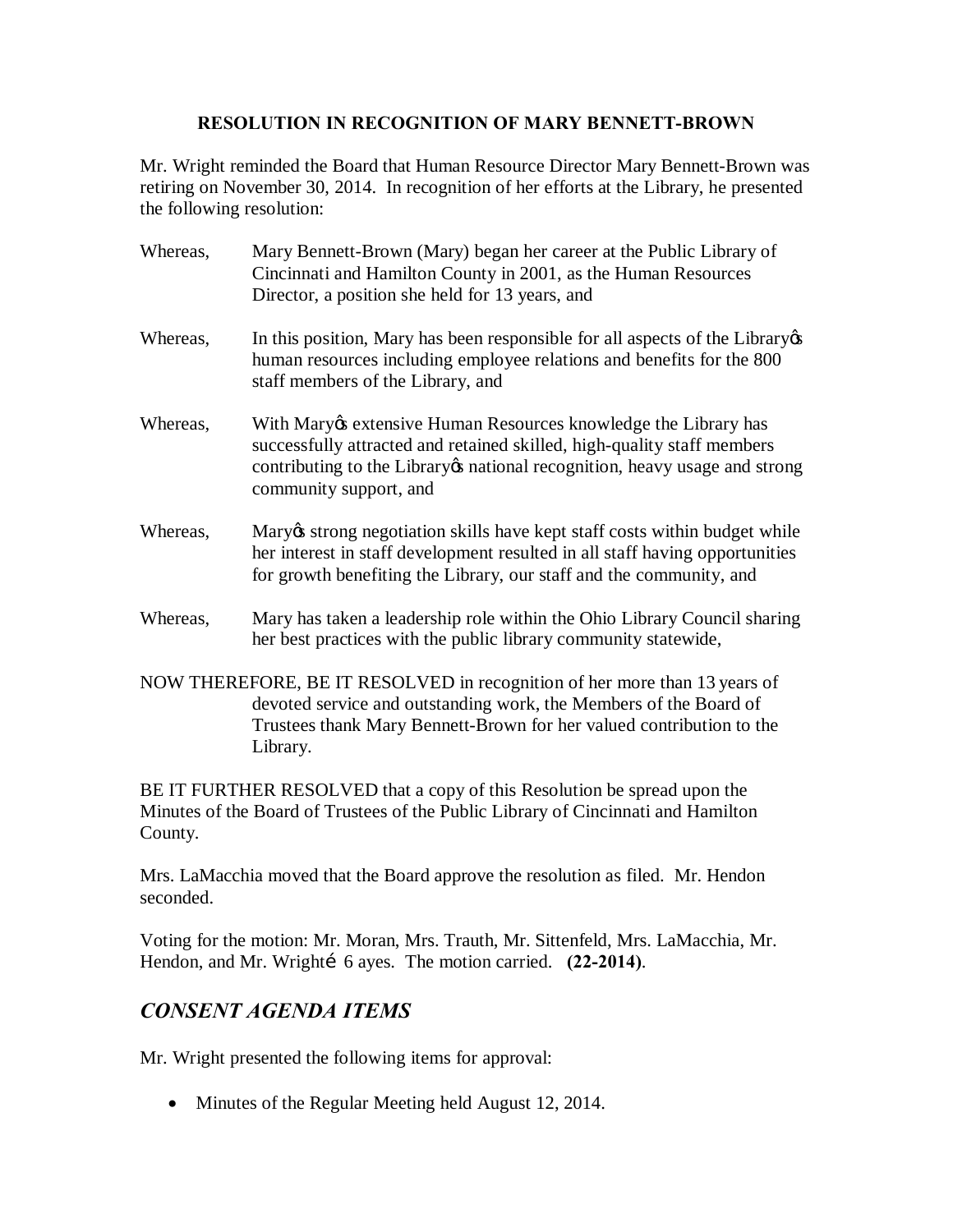|                                           | Amount<br>8/31/2014 | Amount<br>9/30/2014 |
|-------------------------------------------|---------------------|---------------------|
| <b>Operating Account</b>                  |                     |                     |
| General Fund                              |                     |                     |
|                                           | \$10,059,411.09     | \$17,152,751.98     |
| Insurance/Indemnification                 | 230,000.00          | 230,000.00          |
| Special Revenue Funds                     | 425,907.54          | 394,837.34          |
| Building and Repair                       | 9,691,354.79        | 8,315,847.33        |
| Permanent Trust Funds                     | 1,581,662.06        | 1,572,966.97        |
|                                           | \$21,988,335.48     | \$27,666,403.62     |
| <b>STAR Ohio</b>                          |                     |                     |
| Building and Repair                       | 1,046,848.27        | 1,046,876.63        |
| <b>Managed Investments (Trust Funds):</b> |                     |                     |
| Permanent Trust Funds                     | \$6,733,132.00      | \$6,733,132.00      |
| <b>GRAND TOTAL</b>                        | \$29,768,315.75     | \$35,446,412.25     |

· Investment Report (summary of invested balances) as of August, 2014 and September, 2014.

• Monthly Financial Reports 6 for the periods ending August, 2014 and September, 2014.

|  |  |  |  |  | Personnel Change Report reflects changes through September 27, 2014. |
|--|--|--|--|--|----------------------------------------------------------------------|
|--|--|--|--|--|----------------------------------------------------------------------|

| <b>Action</b>      | Agency                            | <b>Position Title</b>              | <b>FTE</b> | <b>Employee Name</b>     | <b>Effective</b> |
|--------------------|-----------------------------------|------------------------------------|------------|--------------------------|------------------|
|                    |                                   |                                    |            |                          | Date             |
| APPOINTMENT        | <b>CHILDREN'S LEARNING CENTER</b> | SHELVER                            | 0.50       | <b>BAMBRICK, BRIDGET</b> | 08/31/2014       |
| APPOINTMENT        | CHILDREN'S LEARNING CENTER        | <b>STUDENT SHELVER</b>             | 0.30       | GOLAND, KATHERINE A.     | 08/17/2014       |
| APPOINTMENT        | <b>EDUCATION &amp; HOMEWORK</b>   | <b>EDU. &amp; HOMEWORK SUPPORT</b> | 1.00       | EVERSOLE, PATRICIA K.    | 08/31/2014       |
|                    | <b>SUPPORT</b>                    | ASST.                              |            |                          |                  |
| APPOINTMENT        | <b>MONFORT HEIGHTS BRANCH</b>     | <b>CHILDREN'S LIBRARIAN</b>        | 1.00       | BERESFORD, ALICE         | 09/14/2014       |
| APPOINTMENT        | <b>OAKLEY BRANCH</b>              | <b>HOMEWORK HELP AIDE</b>          | 0.30       | ADAMS, MARY JO           | 08/31/2014       |
| APPOINTMENT        | <b>TEENSPOT</b>                   | SENIOR LIBRARY SERVICES ASST       | 0.50       | INNIS, JULIA             | 08/17/2014       |
| <b>APPOINTMENT</b> | ANDERSON BRANCH                   | LIBRARY SERVICES ASSISTANT         | 0.50       | KELCH, NATALIE           | 08/31/2014       |
| APPOINTMENT        | ANDERSON BRANCH                   | <b>STUDENT SHELVER</b>             | 0.30       | MORENO, CAROLINE M       | 08/17/2014       |
| APPOINTMENT        | ANDERSON BRANCH                   | <b>STUDENT SHELVER</b>             | 0.30       | CONNAIR, DANIEL          | 08/31/2014       |
| <b>APPOINTMENT</b> | <b>AVONDALE BRANCH</b>            | <b>HOMEWORK HELP AIDE</b>          | 0.30       | MCMULLEN, CARLA L        | 08/17/2014       |
| APPOINTMENT        | <b>BLUE ASH BRANCH</b>            | <b>STUDENT SHELVER</b>             | 0.30       | PITTINGER, NOAH          | 08/03/2014       |
| <b>APPOINTMENT</b> | <b>BLUE ASH BRANCH</b>            | <b>STUDENT SHELVER</b>             | 0.30       | STAGGE, TYLER J          | 08/17/2014       |
| <b>APPOINTMENT</b> | <b>CHILDREN'S LEARNING CENTER</b> | <b>CHILDREN'S LIBRARIAN</b>        | 1.00       | <b>BAYCI, EMILY R</b>    | 09/14/2014       |
| APPOINTMENT        | <b>CHILDREN'S LEARNING CENTER</b> | SENIOR LIBRARY SERVICES ASST       | 0.50       | RAINS, LOGAN W           | 08/17/2014       |
| <b>APPOINTMENT</b> | <b>CHILDREN'S LEARNING CENTER</b> | <b>STUDENT SHELVER</b>             | 0.30       | RILEY, DULCINEA          | 08/17/2014       |
| APPOINTMENT        | <b>CIRCULATION SERVICES</b>       | LIBRARY SERVICES ASSISTANT         | 0.50       | ARNOLD, MIRANDA          | 08/03/2014       |
| APPOINTMENT        | <b>CIRCULATION SERVICES</b>       | LIBRARY SERVICES ASSISTANT         | 0.50       | LEWIS, DUANA             | 08/03/2014       |
| APPOINTMENT        | <b>COVEDALE BRANCH</b>            | LIBRARY SERVICES ASSISTANT         | 0.60       | PRICE, HEATHER N         | 09/14/2014       |
| <b>APPOINTMENT</b> | <b>DEER PARK BRANCH</b>           | <b>HOMEWORK HELP AIDE</b>          | 0.30       | DAVIS, BRANDON C         | 09/14/2014       |
| <b>APPOINTMENT</b> | <b>DEER PARK BRANCH</b>           | LIBRARY SERVICES ASSISTANT         | 0.50       | AUSTIN, JEFFREY          | 08/31/2014       |
| <b>APPOINTMENT</b> | <b>GREEN TOWNSHIP BRANCH</b>      | <b>STUDENT SHELVER</b>             | 0.30       | BRUEGGEMEYER, WILLIAM    | 08/17/2014       |
| APPOINTMENT        | <b>GREEN TOWNSHIP BRANCH</b>      | <b>STUDENT SHELVER</b>             | 0.30       | BAILEY, MATTHEW T        | 08/31/2014       |
| APPOINTMENT        | <b>GROESBECK BRANCH</b>           | LIBRARY SERVICES ASSISTANT         | 0.50       | JUSTICE, ALEXA B         | 08/17/2014       |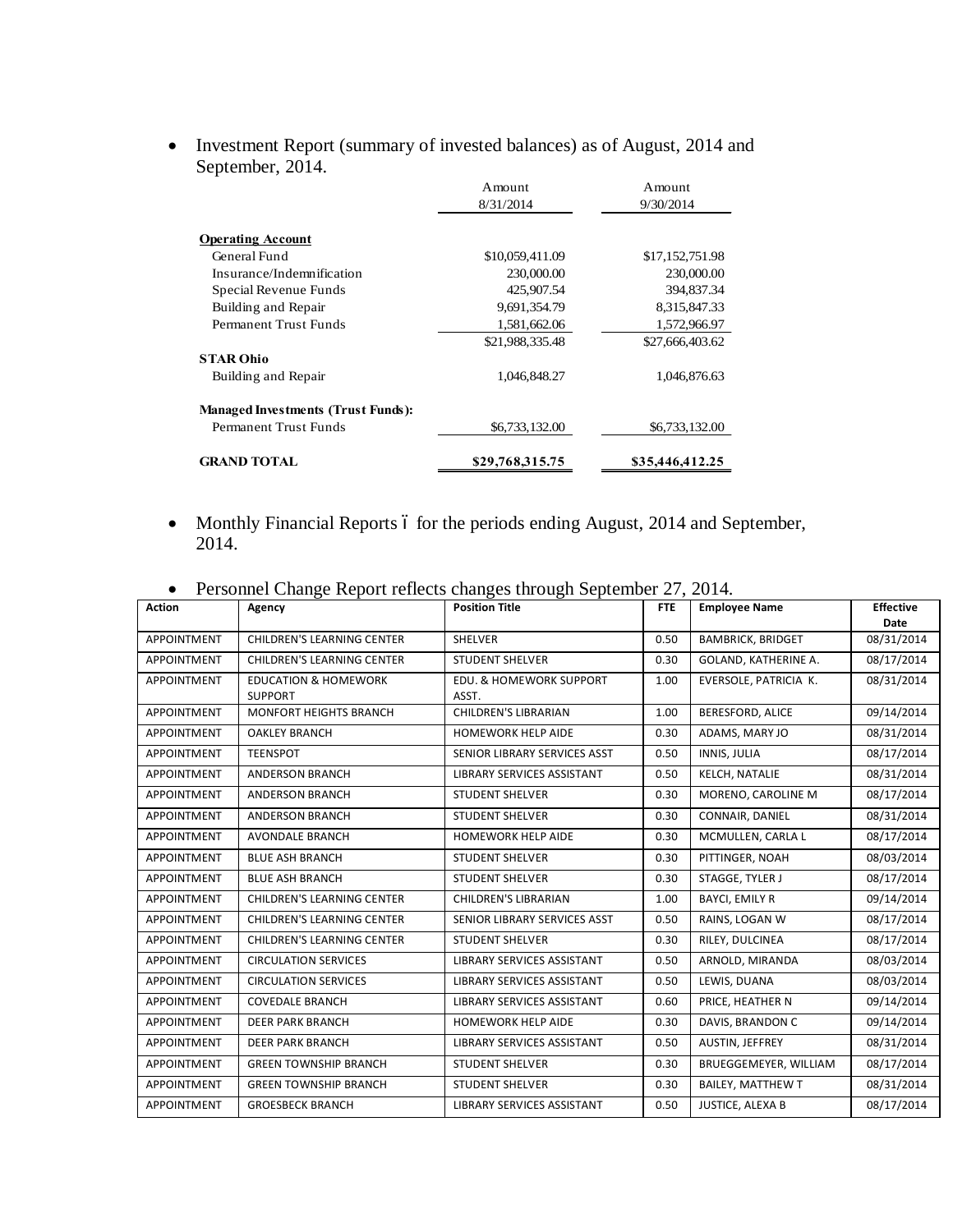| APPOINTMENT      | <b>GROESBECK BRANCH</b>              | <b>STUDENT SHELVER</b>       | 0.30 | MCCOLLUM, LILIAN         | 08/03/2014 |
|------------------|--------------------------------------|------------------------------|------|--------------------------|------------|
| APPOINTMENT      | <b>GROESBECK BRANCH</b>              | <b>STUDENT SHELVER</b>       | 0.30 | PAUL, IAN                | 08/03/2014 |
| APPOINTMENT      | <b>GROESBECK BRANCH</b>              | <b>STUDENT SHELVER</b>       | 0.30 | RUPP, DAPHNE             | 09/14/2014 |
| APPOINTMENT      | <b>HVAC SERVICES</b>                 | <b>HVAC MECHANIC</b>         | 1.00 | BRYANT, DAVID            | 09/14/2014 |
| APPOINTMENT      | <b>HYDE PARK BRANCH</b>              | STUDENT SHELVER              | 0.30 | SCOTT, SARAH             | 09/14/2014 |
| APPOINTMENT      | INFORMATION & REFERENCE DEPT         | SHELVER                      | 0.50 | FEHRING, JAMIE R         | 08/17/2014 |
| APPOINTMENT      | MADISONVILLE BRANCH                  | LIBRARY SERVICES ASSISTANT   | 0.50 | LANDERS, MICAH           | 09/14/2014 |
| APPOINTMENT      | NORTH CENTRAL BRANCH                 | LIBRARY SERVICES ASSISTANT   | 0.60 | HERRMANN, ANNA C         | 08/17/2014 |
| APPOINTMENT      | <b>OAKLEY BRANCH</b>                 | <b>STUDENT SHELVER</b>       | 0.30 | HUBER, EVAN M            | 08/31/2014 |
| APPOINTMENT      | POPULAR LIBRARY                      | <b>SHELVER</b>               | 0.50 | VANDERBILT, DANIEL       | 08/03/2014 |
| APPOINTMENT      | <b>READING BRANCH</b>                | <b>HOMEWORK HELP AIDE</b>    | 0.30 | MCCUTCHEN, CLAIRE E      | 08/17/2014 |
| APPOINTMENT      | SHARONVILLE BRANCH                   | LIBRARY SERVICES ASSISTANT   | 0.50 | WALTON, GARY L           | 08/17/2014 |
| APPOINTMENT      | SHARONVILLE BRANCH                   | <b>STUDENT SHELVER</b>       | 0.30 | POLICASTRO, MARGARET C   | 08/31/2014 |
| APPOINTMENT      | SORTING & MATERIALS RETRIEVAL        | PAGE                         | 0.50 | ODER, SAMUEL             | 09/14/2014 |
| APPOINTMENT      | ST BERNARD BRANCH                    | LIBRARY SERVICES ASSISTANT   | 0.50 | JOHNSON, LINDA           | 08/03/2014 |
| APPOINTMENT      | <b>TEENSPOT</b>                      | <b>STUDENT SHELVER</b>       | 0.30 | HENRY, ROBERT L          | 08/17/2014 |
| APPOINTMENT      | <b>WALNUT HILLS BRANCH</b>           | LIBRARY SERVICES ASSISTANT   | 0.50 | KEEBLER, SARA            | 08/17/2014 |
| APPOINTMENT      | <b>WEST END BRANCH</b>               | HOMEWORK HELP AIDE           | 0.30 | MYLES, CORDELIA          | 08/17/2014 |
| CHANGE           | ANDERSON BRANCH                      | LIBRARY SERVICES ASSISTANT   | 0.60 | GARDNER, MATTHEW A.      | 08/17/2014 |
| CHANGE           | <b>BLUE ASH BRANCH</b>               | <b>STUDENT SHELVER</b>       | 0.30 | <b>BOYLSON, MICHELLE</b> | 08/17/2014 |
| CHANGE           | <b>COVEDALE BRANCH</b>               | LIBRARY SERVICES ASSISTANT   | 0.60 | ABBATIELLO, AMY L        | 08/31/2014 |
| CHANGE           | DELHI TOWNSHIP BRANCH                | SENIOR LIBRARY SERVICES ASST | 1.00 | PELLEGRINO, MARIO A.     | 08/03/2014 |
| CHANGE           | LOVELAND BRANCH                      | <b>STUDENT SHELVER</b>       | 0.30 | PING, LEVI               | 08/17/2014 |
| CHANGE           | SHARONVILLE BRANCH                   | LIBRARY SERVICES ASSISTANT   | 0.60 | BARTON, JOCELYN M.       | 08/03/2014 |
| CHANGE           | SORTING & MATERIALS RETRIEVAL        | PAGE                         | 1.00 | SEBRING, TOM R.          | 08/31/2014 |
| CHANGE           | <b>BLUE ASH BRANCH</b>               | LIBRARY SERVICES ASSISTANT   | 0.50 | WILKINS, AARON M.        | 09/14/2014 |
| CHANGE           | <b>CLIFTON BRANCH</b>                | <b>BRANCH MANAGER</b>        | 1.00 | BEITZ, JILL              | 08/31/2014 |
| CHANGE           | <b>GREENHILLS BRANCH</b>             | LIBRARY SERVICES ASSISTANT   | 0.60 | PRESLEY, SONDRA A        | 09/14/2014 |
| CHANGE           | <b>GROESBECK BRANCH</b>              | HOMEWORK HELP AIDE           | 0.30 | SCHAICH, GLENN A.        | 08/17/2014 |
| CHANGE           | <b>GROESBECK BRANCH</b>              | LIBRARY SERVICES ASSISTANT   | 0.50 | PERRY, VALERIE S.        | 09/14/2014 |
| CHANGE           | MADISONVILLE BRANCH                  | <b>HOMEWORK HELP AIDE</b>    | 0.30 | <b>BELL, RONDA</b>       | 08/17/2014 |
| CHANGE           | <b>OUTREACH SERVICES</b>             | REFERENCE LIBRARIAN          | 1.00 | VOLK, ANNALEA            | 08/03/2014 |
| CHANGE           | POPULAR LIBRARY                      | SENIOR LIBRARY SERVICES ASST | 1.00 | GIBSON, COREY S          | 08/31/2014 |
| CHANGE           | PRICE HILL BRANCH                    | <b>HOMEWORK HELP AIDE</b>    | 0.30 | MIRANDILLA, AMANDA A     | 08/17/2014 |
| CHANGE           | <b>TEENSPOT</b>                      | SENIOR LIBRARY SERVICES ASST | 0.50 | CALHOUN, TARICA D.       | 08/31/2014 |
| DEPARTURE        | ANDERSON BRANCH                      | <b>STUDENT SHELVER</b>       | 0.30 | HOGAN, BENJAMIN J        | 08/16/2014 |
| DEPARTURE        | AVONDALE BRANCH                      | HOMEWORK HELP AIDE           | 0.30 | MCMULLEN, CARLA L        | 09/12/2014 |
| DEPARTURE        | <b>BLUE ASH BRANCH</b>               | STUDENT SHELVER              | 0.25 | DOWLING, SHANNON         | 08/13/2014 |
| DEPARTURE        | <b>BLUE ASH BRANCH</b>               | STUDENT SHELVER              | 0.25 | <b>GUPTA, ARUSHI</b>     | 08/13/2014 |
| DEPARTURE        | <b>BLUE ASH BRANCH</b>               | STUDENT SHELVER              | 0.25 | TINNEY, ERIN E.          | 08/15/2014 |
| <b>DEPARTURE</b> | <b>BLUE ASH BRANCH</b>               | STUDENT SHELVER              | 0.55 | <b>BOYLSON, MICHELLE</b> | 09/27/2014 |
| DEPARTURE        | <b>BOND HILL BRANCH</b>              | <b>HOMEWORK HELP AIDE</b>    | 0.30 | EDWARDS, AALIYAH         | 09/08/2014 |
| <b>DEPARTURE</b> | <b>CLIFTON BRANCH</b>                | <b>BRANCH MANAGER</b>        | 1.00 | <b>BAILEY, CHRISTINE</b> | 08/15/2014 |
| DEPARTURE        | <b>COVEDALE BRANCH</b>               | SENIOR LIBRARY SERVICES ASST | 1.00 | RIPLEY, KATHLEEN F.      | 09/19/2014 |
| DEPARTURE        | DEER PARK BRANCH                     | HOMEWORK HELP AIDE           | 0.30 | CHARNEY, AMANDA J        | 08/03/2014 |
| DEPARTURE        | DEER PARK BRANCH                     | STUDENT SHELVER              | 0.30 | LICHON, IVY S            | 09/22/2014 |
| DEPARTURE        | <b>GENEALOGY &amp; LOCAL HISTORY</b> | SENIOR LIBRARY SERVICES ASST | 0.50 | DEFFINGER, SARAH         | 08/20/2014 |
|                  |                                      |                              |      |                          |            |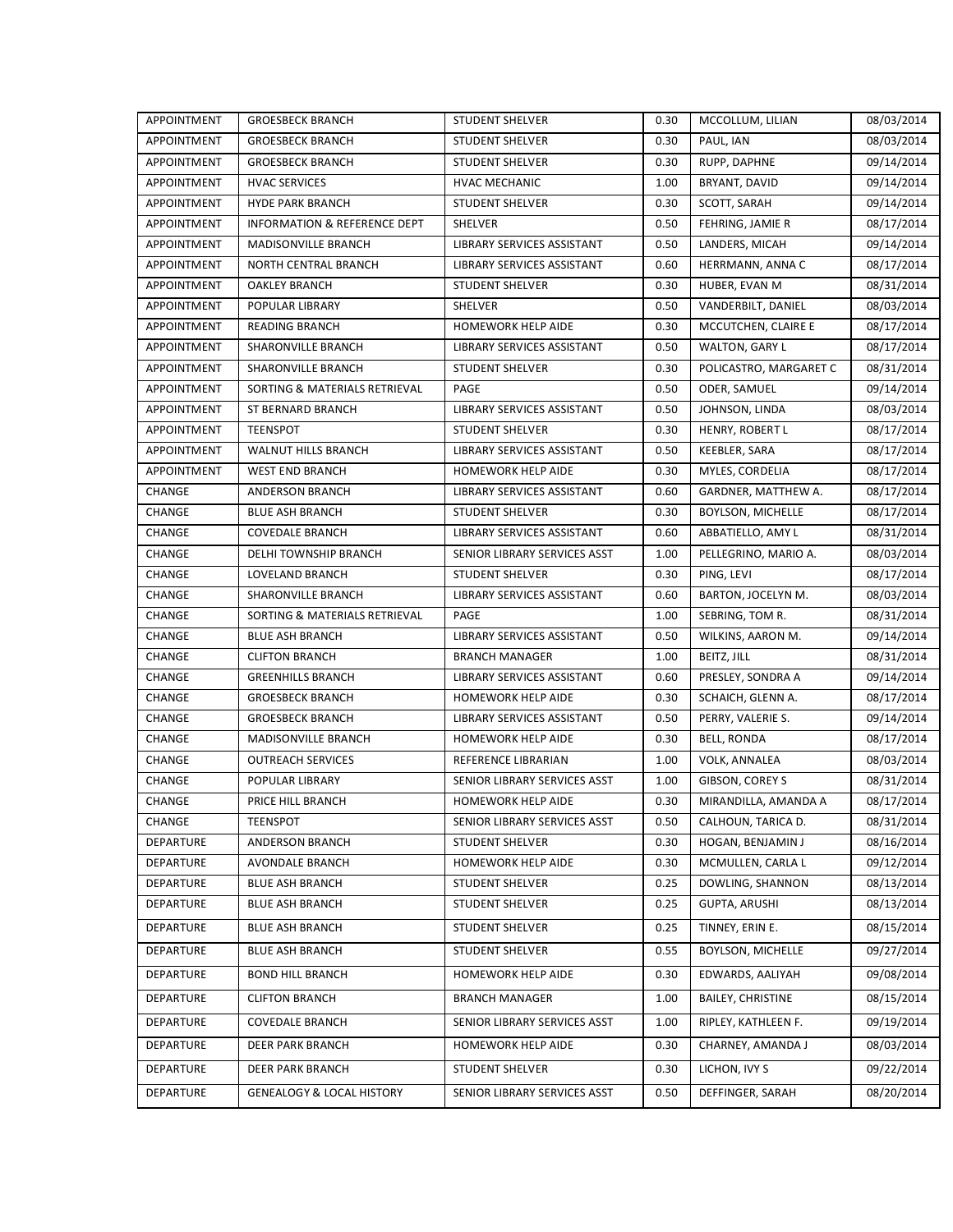| <b>DEPARTURE</b> | <b>GREEN TOWNSHIP BRANCH</b>  | LIBRARY SERVICES ASSISTANT       | 0.50 | KEES, KATELYN                | 09/05/2014 |
|------------------|-------------------------------|----------------------------------|------|------------------------------|------------|
| DEPARTURE        | <b>GREEN TOWNSHIP BRANCH</b>  | <b>STUDENT SHELVER</b>           | 0.30 | ROWE, AYANA M.               | 08/16/2014 |
| <b>DEPARTURE</b> | <b>GREENHILLS BRANCH</b>      | LIBRARY SERVICES ASSISTANT       | 0.60 | SMITH, SHARON K              | 08/11/2014 |
| <b>DEPARTURE</b> | <b>GROESBECK BRANCH</b>       | LIBRARY SERVICES ASSISTANT       | 0.50 | TOTTEN, LINDSEY E.           | 08/30/2014 |
| <b>DEPARTURE</b> | <b>GROESBECK BRANCH</b>       | LIBRARY SERVICES ASSISTANT       | 0.50 | JUSTICE, ALEXA B             | 09/20/2014 |
| DEPARTURE        | <b>GROESBECK BRANCH</b>       | <b>STUDENT SHELVER</b>           | 0.30 | <b>BUBENHOFER, SHANNON R</b> | 08/13/2014 |
| DEPARTURE        | <b>HARRISON BRANCH</b>        | <b>STUDENT SHELVER</b>           | 0.30 | ALEXANDER, OLIVIA M          | 09/03/2014 |
| <b>DEPARTURE</b> | <b>HYDE PARK BRANCH</b>       | STUDENT SHELVER                  | 0.25 | PERRY, THOMAS J.             | 08/15/2014 |
| DEPARTURE        | INFORMATION & REFERENCE DEPT  | SENIOR LIBRARY SERVICES ASST     | 0.50 | DELAMATRE, AARON M.          | 09/27/2014 |
| DEPARTURE        | INFORMATION & REFERENCE DEPT  | <b>STUDENT SHELVER</b>           | 0.30 | DUE, ROBERT                  | 08/15/2014 |
| <b>DEPARTURE</b> | LOVELAND BRANCH               | <b>STUDENT SHELVER</b>           | 0.20 | LUTI, EMILY A.               | 08/16/2014 |
| <b>DEPARTURE</b> | LOVELAND BRANCH               | <b>STUDENT SHELVER</b>           | 0.30 | HAINS, LAUREN A              | 09/21/2014 |
| DEPARTURE        | MADEIRA BRANCH                | <b>STUDENT SHELVER</b>           | 0.30 | KISER, NICHOLAS              | 09/20/2014 |
| DEPARTURE        | MONFORT HEIGHTS BRANCH        | <b>STUDENT SHELVER</b>           | 0.25 | OREILLY, RACHEL E            | 09/09/2014 |
| <b>DEPARTURE</b> | NORTH CENTRAL BRANCH          | <b>STUDENT SHELVER</b>           | 0.30 | CONLEY, LAURA                | 08/19/2014 |
| <b>DEPARTURE</b> | <b>NORTH CENTRAL BRANCH</b>   | <b>STUDENT SHELVER</b>           | 0.30 | FOSTER, ANTHONY M            | 08/29/2014 |
| DEPARTURE        | <b>NORWOOD BRANCH</b>         | <b>STUDENT SHELVER</b>           | 0.30 | <b>HENSLEY, TAYLOR A</b>     | 09/24/2014 |
| <b>DEPARTURE</b> | <b>OAKLEY BRANCH</b>          | <b>STUDENT SHELVER</b>           | 0.25 | MCELROY, ANSLEY F            | 08/16/2014 |
| <b>DEPARTURE</b> | POPULAR LIBRARY               | <b>STUDENT SHELVER</b>           | 0.30 | AUFMANN, DANIEL L            | 08/12/2014 |
| <b>DEPARTURE</b> | SHARONVILLE BRANCH            | LIBRARY SERVICES ASSISTANT       | 0.70 | HAZARD, JASON M.             | 09/05/2014 |
| <b>DEPARTURE</b> | SHARONVILLE BRANCH            | LIBRARY SERVICES ASSISTANT       | 0.60 | BARTON, JOCELYN M.           | 09/26/2014 |
| DEPARTURE        | SHARONVILLE BRANCH            | STUDENT SHELVER                  | 0.30 | MAYO, CAROLINE V             | 08/07/2014 |
| <b>DEPARTURE</b> | SORTING & MATERIALS RETRIEVAL | PAGE                             | 0.50 | SCHARTMAN, MARY              | 09/27/2014 |
| <b>DEPARTURE</b> | SYMMES TOWNSHIP BRANCH        | LIBRARY SERVICES ASSISTANT       | 0.60 | LEE-MOUNTEL, ESTEE S.        | 09/02/2014 |
| DEPARTURE        | SYMMES TOWNSHIP BRANCH        | LIBRARY SERVICES ASSISTANT       | 0.50 | CONLON, KYLE L               | 09/11/2014 |
| <b>DEPARTURE</b> | SYMMES TOWNSHIP BRANCH        | <b>STUDENT SHELVER</b>           | 0.30 | RANDALL, RACHEL              | 08/16/2014 |
| <b>DEPARTURE</b> | SYMMES TOWNSHIP BRANCH        | STUDENT SHELVER                  | 0.30 | HOYER, ZACHARY               | 08/20/2014 |
| DEPARTURE        | SYMMES TOWNSHIP BRANCH        | STUDENT SHELVER                  | 0.30 | BRAIDICH, ALEXANDER J        | 08/21/2014 |
| DEPARTURE        | <b>TEENSPOT</b>               | SENIOR LIBRARY SERVICES ASST     | 0.50 | INNIS, JULIA                 | 08/19/2014 |
| DEPARTURE        | <b>TEENSPOT</b>               | SENIOR LIBRARY SERVICES ASST     | 0.50 | WHITE, WHITNEY               | 09/07/2014 |
| DEPARTURE        | <b>WEST END BRANCH</b>        | HOMEWORK HELP AIDE               | 0.30 | MYLES, CORDELIA              | 08/27/2014 |
| DEPARTURE        | WYOMING BRANCH                | LIBRARY SERVICES ASSISTANT       | 0.50 | ZUBER, KATELYN N             | 08/21/2014 |
| <b>DEPARTURE</b> | WYOMING BRANCH                | STUDENT SHELVER                  | 0.30 | PRICE, BRIANA                | 08/22/2014 |
| DEPARTURE        | MADISONVILLE BRANCH           | SENIOR LIBRARY SERVICES ASST     | 1.00 | SINGER, CONNIE R             | 08/30/2014 |
| DEPARTURE        | <b>CUSTODIAL SERVICES</b>     | CUSTODIAN                        | 0.50 | <b>GREEN, ROBERT A</b>       | 08/12/2014 |
| DEPARTURE        | <b>HUMAN RESOURCES</b>        | COMP & BENEFITS SPECIALIST       | 1.00 | FITZPATRICK, STEPHANIE       | 09/19/2014 |
| PROMOTION        | CATALOGING & PROCESSING       | LINE ASST ELECTRONIC PROC.       | 1.00 | MOORE, JUSTIN P.             | 09/14/2014 |
| PROMOTION        | <b>COVEDALE BRANCH</b>        | LIBRARY SERVICES ASSISTANT       | 0.50 | ZIGELMIER, KOURTNEY K.       | 09/14/2014 |
| PROMOTION        | MADISONVILLE BRANCH           | SENIOR LIBRARY SERVICES ASST     | 1.00 | MATTSON II, RICHARD<br>ALLEN | 08/31/2014 |
| PROMOTION        | MT. WASHINGTON BRANCH         | TEEN LIBRARIAN                   | 1.00 | POON, JENNIFER S.            | 08/31/2014 |
| PROMOTION        | <b>TECHCENTER</b>             | SENIOR LIBRARY SERVICES ASST     | 0.50 | ONONYE, UCHENNA              | 09/14/2014 |
| PROMOTION        | DIRECTOR'S OFFICE             | COMM. & GOVT REL.<br>COORDINATOR | 1.00 | FAY, ELAINE D.               | 08/31/2014 |